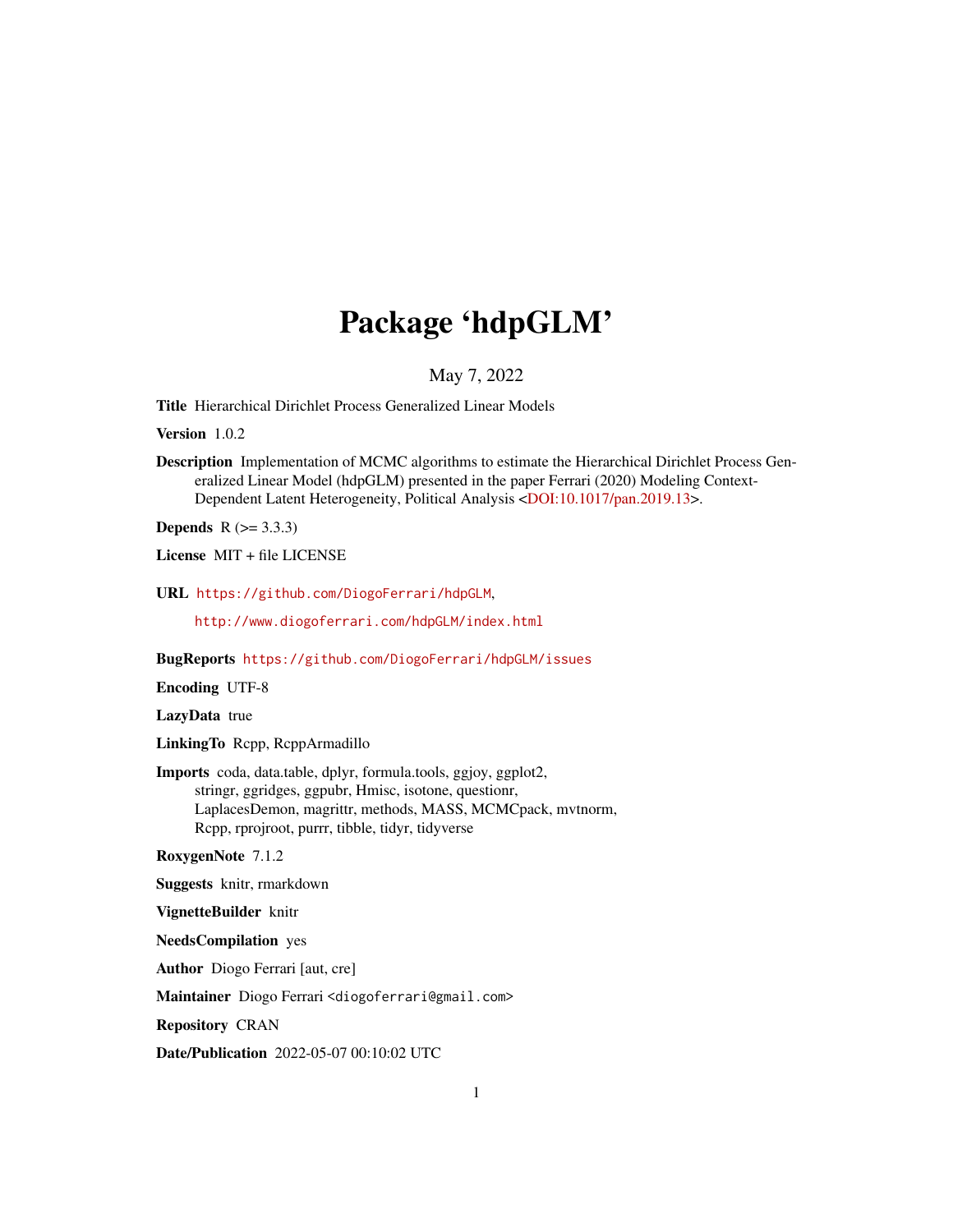## <span id="page-1-0"></span>R topics documented:

|  | $\overline{2}$ |
|--|----------------|
|  | $\overline{3}$ |
|  | $\overline{3}$ |
|  | $\overline{4}$ |
|  | 6              |
|  | $\overline{7}$ |
|  | 8              |
|  | 9              |
|  | 11             |
|  | 11             |
|  | 11             |
|  | 12             |
|  | 14             |
|  | 16             |
|  | 17             |
|  | 18             |
|  | 20             |
|  | 23             |
|  | 25             |
|  | 25             |
|  | 26             |
|  | 27             |
|  | 27             |
|  | 28             |
|  | 28             |
|  | 29             |
|  | 29             |
|  | 30             |
|  | 31             |
|  | 31             |
|  | 32             |
|  | 33             |
|  |                |

classify *Classify data points*

#### Description

This function returns a data frame with the data points classified according to the estimation of cluster probabilities generated by the output of the function [hdpGLM](#page-3-1)

#### Usage

classify(data, samples)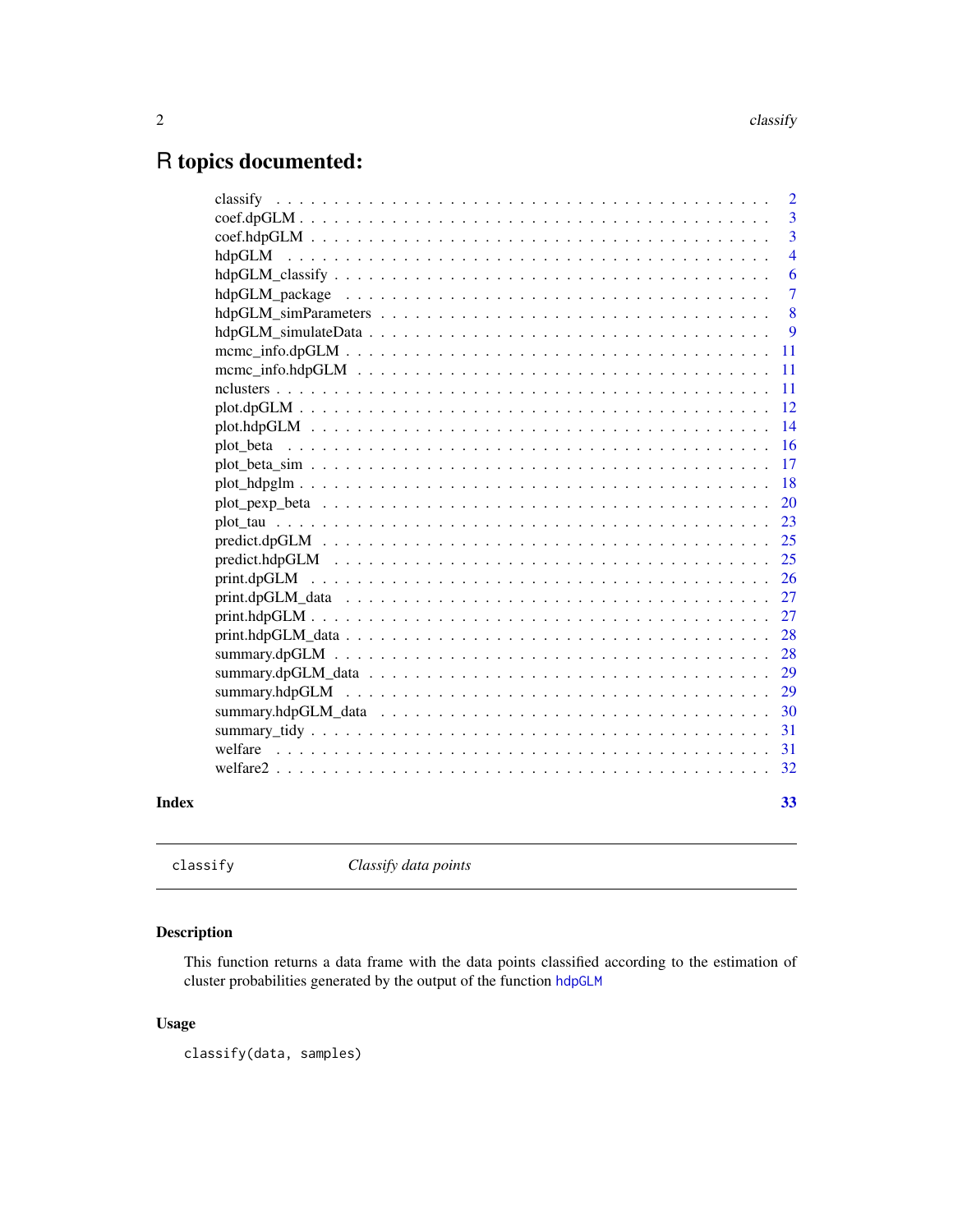#### <span id="page-2-0"></span>coef.dpGLM 3

#### Arguments

| data    | a data frame with the data set used to estimate the hdpGLM model |
|---------|------------------------------------------------------------------|
| samples | the output of hdpGLM                                             |

#### coef.dpGLM *Extract dpGLM fitted coefficients*

#### Description

This function gives the posterior mean of the coefficients

#### Usage

```
## S3 method for class 'dpGLM'
coef(object, ...)
```
#### Arguments

| object   | a dpGLM object returned by the function hdpGLM |
|----------|------------------------------------------------|
| $\cdots$ | The additional parameters accepted are:        |

| coef.hdpGLM | Extract hdpGLM fitted coefficients |
|-------------|------------------------------------|
|-------------|------------------------------------|

#### Description

This function gives the posterior mean of the coefficients

#### Usage

```
## S3 method for class 'hdpGLM'
coef(object, ...)
```

| object  | a dpGLM object returned by the function hdpGLM |
|---------|------------------------------------------------|
| $\cdot$ | The additional parameters accepted are:        |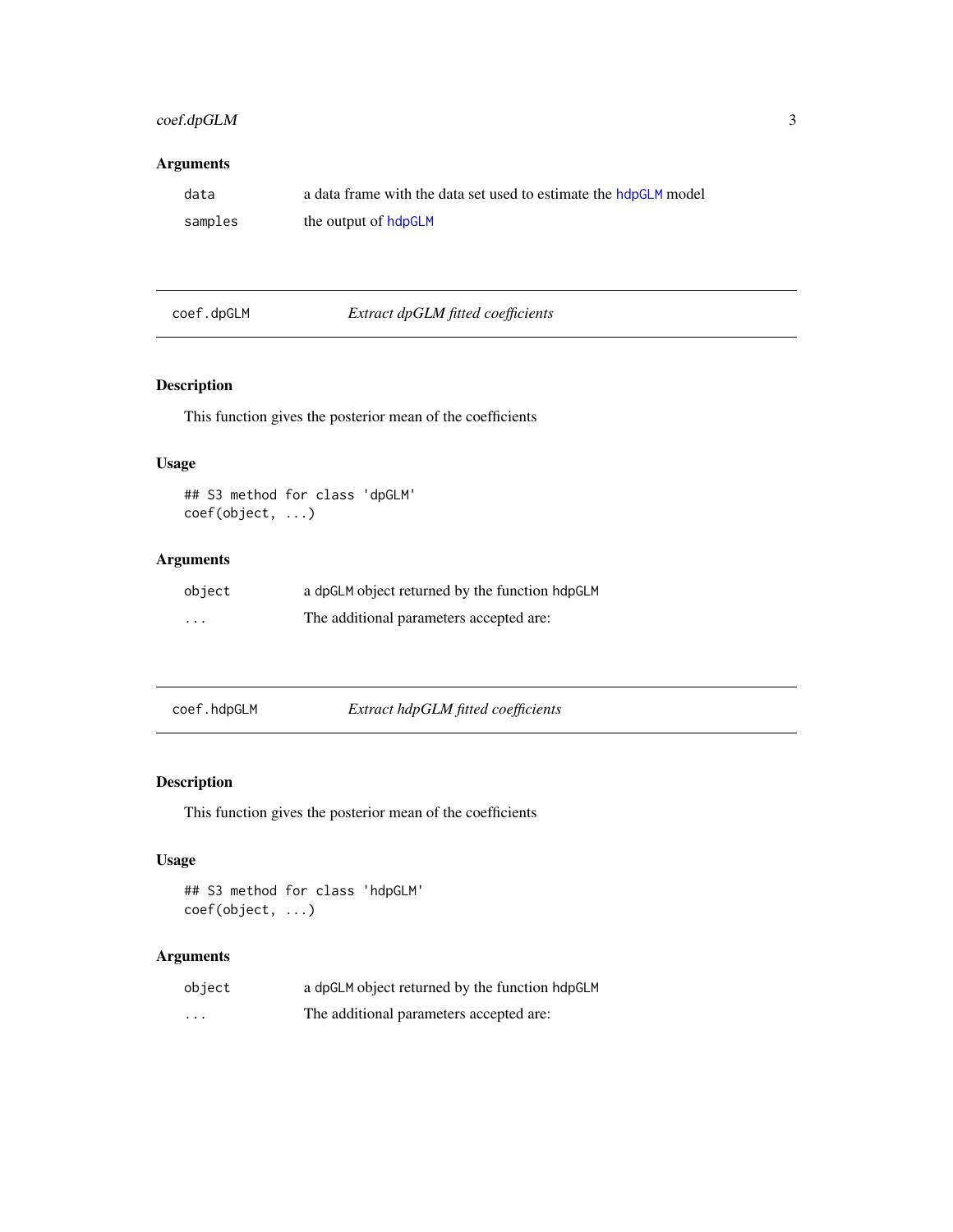#### <span id="page-3-1"></span><span id="page-3-0"></span>Description

The function estimates a semi-parametric mixture of Generalized Linear Models. It uses a (hierarchical) Dependent Dirichlet Process Prior for the mixture probabilities.

#### Usage

```
hdpGLM(
  formula1,
  formula2 = NULL,
  data,
 mcmc,
  family = "gaussian",
 K = 100,context.id = NULL,
  constants = NULL,
 weights = NULL,
 n.display = 1000,
 na.action = "exclude",
  imp.bin = "R")
```

| formula1 | a single symbolic description of the linear model of the mixture GLM compo-<br>nents to be fitted. The syntax is the same as used in the $\text{Im}$ function.                                                                                                                                                                                             |
|----------|------------------------------------------------------------------------------------------------------------------------------------------------------------------------------------------------------------------------------------------------------------------------------------------------------------------------------------------------------------|
| formula2 | eihter NULL (default) or a single symbolic description of the linear model of<br>the hierarchical component of the model. It specifies how the average parameter<br>of the base measure of the Dirichlet Process Prior varies linearly as a function<br>of group level covariates. If NULL, it will use a single base measure to the DPP<br>mixture model. |
| data     | a data.frame with all the variables specified in formula1 and formula2. Note:<br>it is advisable to scale the variables before the estimation                                                                                                                                                                                                              |
| mcmc     | a named list with the following elements<br>- burn. in (required): an integer greater or equal to $0$ indicating the number<br>iterations used in the burn-in period of the MCMC.<br>- n. iter (required): an integer greater or equal to 1 indicating the number of<br>iterations to record after the burn-in period for the MCMC.                        |
|          | - epsilon (optional): a positive number. Default is 0.01. Used when family='binomial'<br>or family='multinomial'. It is used in the Stormer-Verlet Integrator (a.k.a<br>leapfrog integrator) to solve the Hamiltonian Monte Carlo in the estimation of<br>the model.                                                                                       |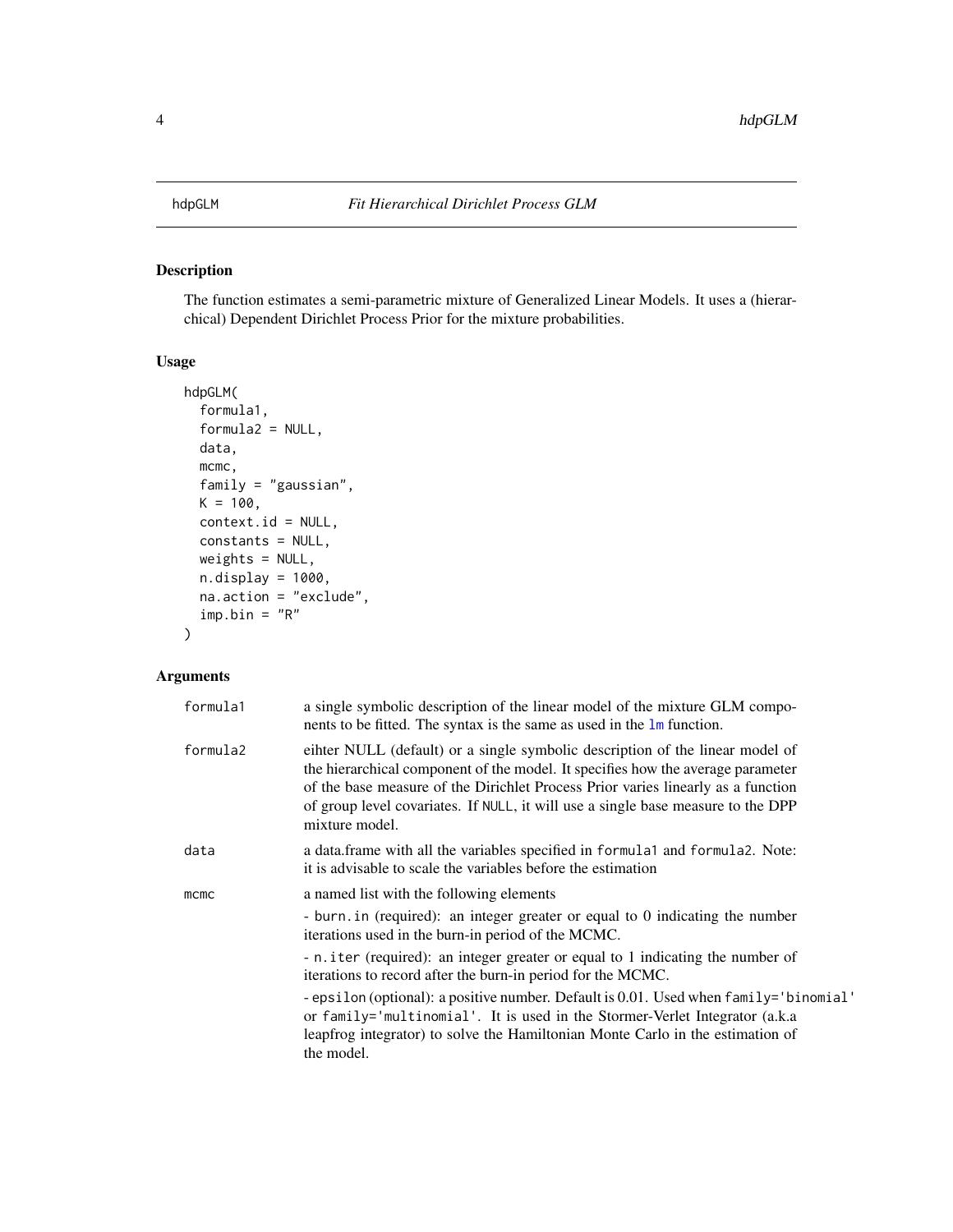|            | - leapFrog (optional) an integer. Default is 40. Used when family='binomial'<br>or family='multinomial'. It indicates the number of steps taken at each iter-<br>ation of the Hamiltonian Monte Carlo for the Stormer-Verlet Integrator.<br>- hmc_iter (optional) an integer. Default is 1. Used when family='binomial'<br>or family='multinomial'. It indicates the number of HMC iteration(s) for<br>each Gibbs iteration.                                                                                                                                                                                                                                                 |
|------------|------------------------------------------------------------------------------------------------------------------------------------------------------------------------------------------------------------------------------------------------------------------------------------------------------------------------------------------------------------------------------------------------------------------------------------------------------------------------------------------------------------------------------------------------------------------------------------------------------------------------------------------------------------------------------|
| family     | a character with either 'gaussian', 'binomial', or 'multinomial'. It indicates the<br>family of the GLM components of the mixture model.                                                                                                                                                                                                                                                                                                                                                                                                                                                                                                                                     |
| К          | an integer indicating the maximum number of clusters to truncate the Dirichlet<br>Process Prior in order to use the blocked Gibbs sampler.                                                                                                                                                                                                                                                                                                                                                                                                                                                                                                                                   |
| context.id | string with the name of the column in the data that uniquely identifies the con-<br>texts. If NULL (default) contexts will be identified by numerical indexes and<br>unique context-level variables. The user is advised to pre-process the data to<br>provide meaningful labels for the contexts to facilitate later visualization and<br>analysis of the results.                                                                                                                                                                                                                                                                                                          |
| constants  | either NULL or a list with the constants of the model. If not NULL, it must<br>contain a vector named mu_beta, whose size must be equal to the number of<br>covariates specified in formula1 plus one for the constant term; Sigma_beta,<br>which must be a squared matrix, and each dimension must be equal to the size<br>of the vector mu_beta; and alpha, which must be a single number. If @param<br>family is 'gaussian', then it must also contain s2_sigma and df_sigma, both<br>single numbers. If NULL, the defaults are mu_beta=0, Sigma_beta=diag(10),<br>alpha=1, df_sigma=10, s2_sigma=10 (all with the dimension automatically set<br>to the correct values). |
| weights    | numeric vector with the same size as the number of rows of the data. It must<br>contain the weights of the observations in the data set. NOTE: FEATURE NOT<br><b>IMPLEMENTED YET</b>                                                                                                                                                                                                                                                                                                                                                                                                                                                                                         |
| n.display  | an integer indicating the number of iterations to wait before printing information<br>about the estimation process. If zero, it does not display any information. Note:<br>displaying informaiton at every iteration (n.display=1) may increase the time to<br>estimate the model slightly.                                                                                                                                                                                                                                                                                                                                                                                  |
| na.action  | string with action to be taken for the NA values. (currently, only exclude is<br>available)                                                                                                                                                                                                                                                                                                                                                                                                                                                                                                                                                                                  |
| imp.bin    | string, either "R" or "Cpp" indicating the language of the implementation of the<br>binomial model.                                                                                                                                                                                                                                                                                                                                                                                                                                                                                                                                                                          |

#### Details

This function estimates a Hierarchical Dirichlet Process generalized linear model, which is a semiparametric Bayesian approach to regression estimation with clustering. The estimation is conducted using Blocked Gibbs Sampler if the output variable is gaussian distributed. It uses Metropolis-Hastings inside Gibbs if the output variable is binomial or multinomial distributed. This is specified using the parameter family. See:

Ferrari, D. (2020). Modeling Context-Dependent Latent Effect Heterogeneity, Political Analysis, 28(1), 20–46.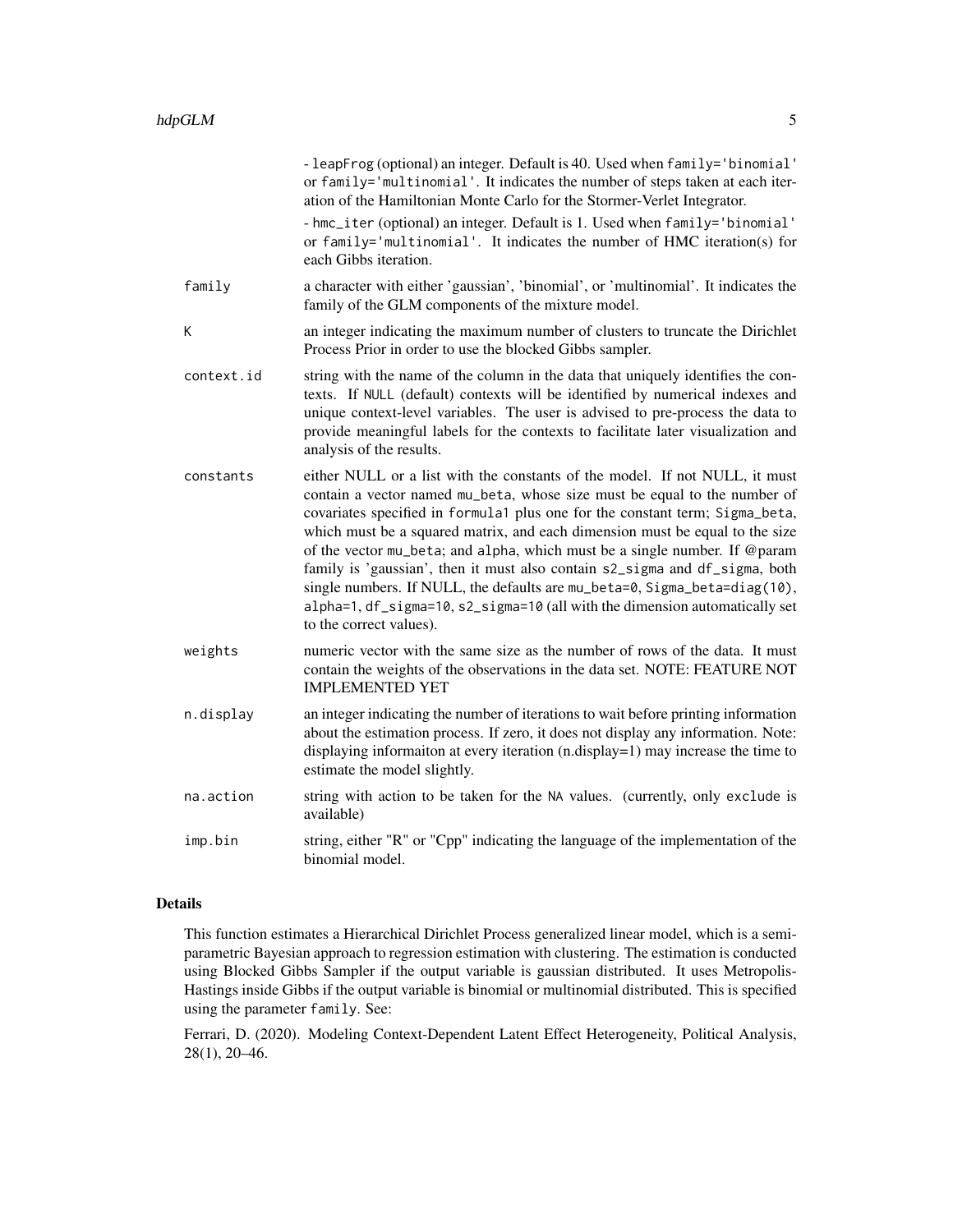<span id="page-5-0"></span>Ishwaran, H., & James, L. F., Gibbs sampling methods for stick-breaking priors, Journal of the American Statistical Association, 96(453), 161–173 (2001).

Neal, R. M., Markov chain sampling methods for dirichlet process mixture models, Journal of computational and graphical statistics, 9(2), 249–265 (2000).

#### Value

The function returns a list with elements samples, pik, max\_active, n.iter, burn.in, and time.elapsed. The samples element contains a MCMC object (from coda package) with the samples from the posterior distribution. The pik is a n x K matrix with the estimated probabilities that the observation \$i\$ belongs to the cluster \$k\$

#### Examples

```
## Note: this example is for illustration. You can run the example
## manually with increased number of iterations to see the actual
## results, as well as the data size (n)
set.seed(10)
n = 300
data = tibble::tibble(x1 = rnorm(n, -3),
                      x2 = rnorm(n, 3),
                      z = sample(1:3, n, replace=TRUE),
                      y = I(z=1) * (3 + 4*x1 - x2 + rnorm(n)) +I(z==2) * (3 + 2*x1 + x2 + \text{norm}(n)) +I(z==3) * (3 - 4*x1 - x2 + rnorm(n)))
mcmc = list(burn.in = 0, n.iter = 20)samples = hdpGLM(y \sim x1 + x2, data=data, mcmc=mcmc, family='gaussian',
                 n.display=30, K=50)
summary(samples)
plot(samples)
plot(samples, separate=TRUE)
## compare with GLM
## lm(y~ x1 + x2, data=data, family='gaussian')
```
hdpGLM\_classify *Deprecated*

#### Description

Deprecated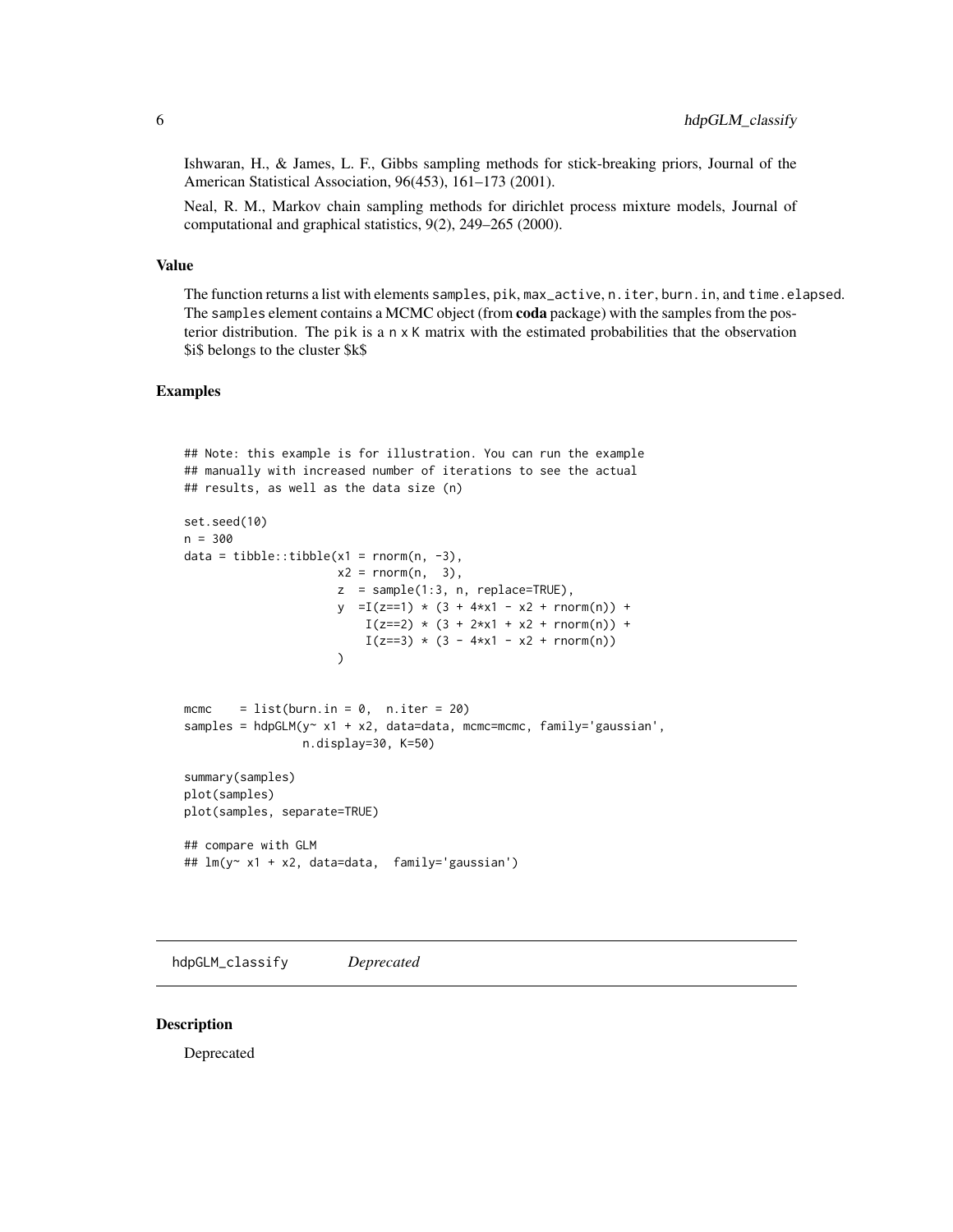#### <span id="page-6-0"></span>hdpGLM\_package 7

#### Usage

hdpGLM\_classify(data, samples)

#### Arguments

| data    | a data frame with the data set used to estimate the hdpGLM model |
|---------|------------------------------------------------------------------|
| samples | the output of hdpGLM                                             |

hdpGLM\_package *hdpGLM: A package for computating Hierarchical Dirichlet Process Generalized Linear Models*

#### Description

Further information is available at: http://www.diogoferrari.com/hdpGLM/index.html

References:

- Ferrari, D. (2020). Modeling Context-Dependent Latent Effect Heterogeneity. Political Analysis, 28(1), 20–46.

- Mukhopadhyay, S., & Gelfand, A. E. (1997). Dirichlet Process Mixed Generali- zed Linear Models. Journal of the American Statistical Association, 92(438), 633–639.

- Hannah, L. A., Blei, D. M., & Powell, W. B. (2011). Dirichlet Process Mix- tures of Generalized Linear Models. Journal of Machine Learning Research, 12(Jun), 1923–1953.

- Heckman, J. J., & Vytlacil, E. J. (2007). Econometric Evaluation of Social Programs, Part I: Causal Models, Structural Models and Econometric Policy Evaluation. Handbook of Econometrics, 6(), 4779–4874.

#### Details

The package implements a hierarchical Dirichlet process Generalized Linear Model as proposed in Ferrari (2020) Modeling Context-Dependent Latent Effect Heterogeneity, which expands the nonparametric Bayesian models proposed in Mukhopadhyay and Gelfand (1997), Hannah (2011), and Heckman and Vytlacil (2007) to deal with context-dependent cases. The package can be used to estimate latent heterogeneity in the marginal effect of GLM linear coeffi- cients, to cluster data points based on that latent heterogeneity, and to investigate the occurrence of Simpson's Paradox due to latent or omitted fea- tures.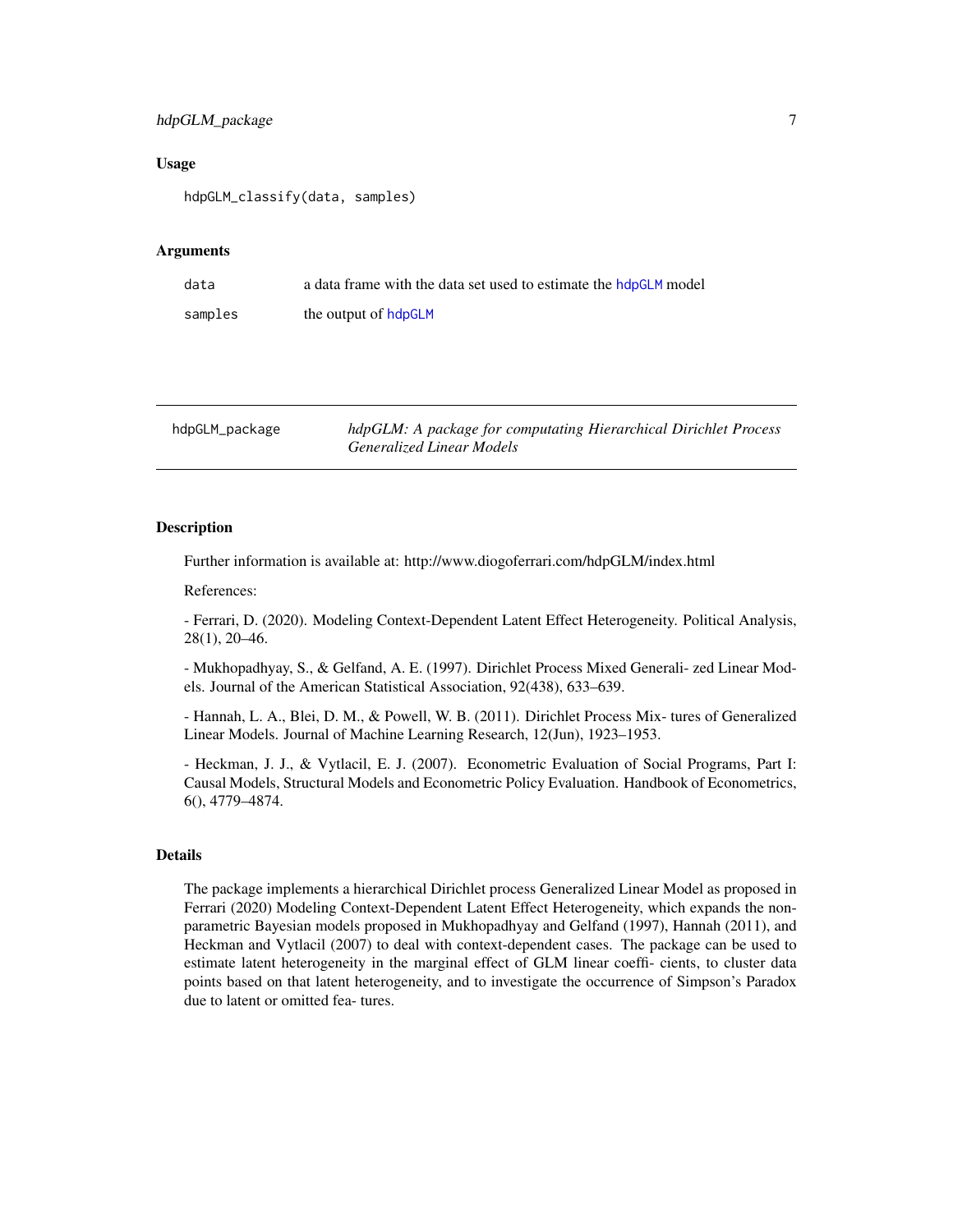<span id="page-7-0"></span>hdpGLM\_simParameters *Simulate the parameters of the model*

#### Description

This function generates parameters that can be used to simulate data sets from the Hierarchical Dirichlet Process of Generalized Linear Model (hdpGLM) or dpGLM

#### Usage

```
hdpGLM_simParameters(
 K,
 nCov = 2,
 nCovj = 0,
  J = 1,pi = NULL,same.K = FALSE,
  seed = NULL,
  context.effect = NULL,
  same.clusters.across.contexts = NULL,
  context.dependent.cluster = NULL
)
```

| K      | integer, the number of clusters. If there are multiple contexts, K is the average<br>number of clusters across contexts, and each context gets a number of clusters<br>sampled from a Poisson distribution, except if same. K is TRUE.                                                                                                                                                                                                                                                                                                                                                                                |
|--------|-----------------------------------------------------------------------------------------------------------------------------------------------------------------------------------------------------------------------------------------------------------------------------------------------------------------------------------------------------------------------------------------------------------------------------------------------------------------------------------------------------------------------------------------------------------------------------------------------------------------------|
| nCov   | integer, the number of covariates of the GLM components                                                                                                                                                                                                                                                                                                                                                                                                                                                                                                                                                               |
| nCovj  | an integer indicating the number of covariates determining the average parame-<br>ter of the base measure of the Dirichlet process prior                                                                                                                                                                                                                                                                                                                                                                                                                                                                              |
| J      | an integer representing the number of contexts @param parameters either NULL<br>or a list with the parameters to generate the model. If not NULL, it must contain<br>a sublist name beta, a vector named tau, and a vector named pi. The sublist beta<br>must be a list of vectors, each one with size nCov+1 to be the coefficients of<br>the GLM mixtures components that will generate the data. For the vector tau,<br>if $nCovj=0$ (single-context case) then it must be a 1x1 matrix containing 1. If<br>ncovj>0, it must be a $(nCov+1)x(nCov+1)$ matrix. The vector pi must add up<br>to 1 and have length K. |
| рi     | either NULL or a vector with length K that add up to 1. If not NULL, it deter-<br>mines the mixture probabilities                                                                                                                                                                                                                                                                                                                                                                                                                                                                                                     |
| same.K | boolean, used when data is sampled from more than one context. If TRUE all<br>contexts get the same number of clusters. If FALSE, each context gets a number<br>of clusters sampled from a Poisson distribution with expectation equals to K<br>(current not implemented)                                                                                                                                                                                                                                                                                                                                             |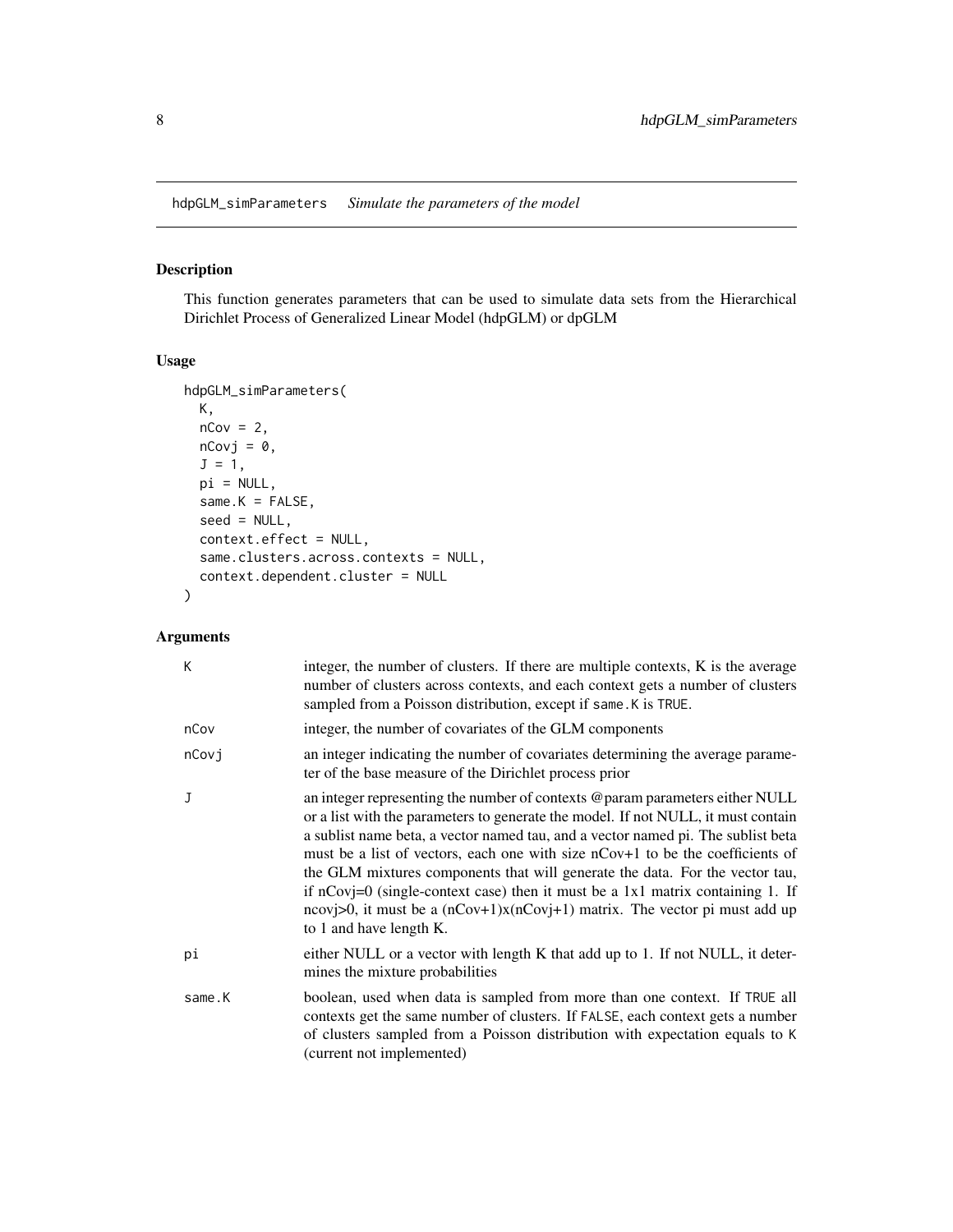<span id="page-8-0"></span>

| seed                          | a seed for set, seed                                                                                                                                                                                                                                                                                                                                                                                                                                                                                           |
|-------------------------------|----------------------------------------------------------------------------------------------------------------------------------------------------------------------------------------------------------------------------------------------------------------------------------------------------------------------------------------------------------------------------------------------------------------------------------------------------------------------------------------------------------------|
|                               | context.effect either NULL or a two dimensional integer vector. If it is NULL, all the coefficients<br>(beta) of the individual level covariates are functions of context-level features<br>(tau). If it is not NULL, the first component of the vector indicates the index of<br>the lower level covariate (X) whose linear effect beta depends on context (tau)<br>(0 is the intercept). The second component indicates the index context-level<br>covariate (W) whose linear coefficient (tau) is non-zero. |
| same.clusters.across.contexts |                                                                                                                                                                                                                                                                                                                                                                                                                                                                                                                |
|                               | boolean, if TRUE all the contexts will have the same number of clusters AND<br>each cluster will have the same coefficient beta.                                                                                                                                                                                                                                                                                                                                                                               |
| context.dependent.cluster     |                                                                                                                                                                                                                                                                                                                                                                                                                                                                                                                |
|                               | integer, indicates which cluster will be context-dependent. If zero, all clusters<br>will be context-dependent                                                                                                                                                                                                                                                                                                                                                                                                 |

#### Value

The function returns a list with the parameters used to generate data sets from the hdpGLM model. This list can be used in the function hdpGLM\_simulateData

#### Examples

```
pars = hdpGLM_simParameters(nCov=2, K=2, nCovj=3, J=20,
          same.clusters.across.contexts=FALSE, context.dependent.cluster=0)
```
hdpGLM\_simulateData *Simulate a Data Set from hdpGLM*

#### Description

Simulate a Data Set from hdpGLM

#### Usage

```
hdpGLM_simulateData(
 n,
 K,
 nCov = 2,
 nCovj = 0,
  J = 1,family = "gaussian",
 parameters = NULL,
 pi = NULL,
  same.K = FALSE,
  seed = NULL,
  context.effect = NULL,
  same.clusters.across.contexts = NULL,
  context.dependent.cluster = NULL
)
```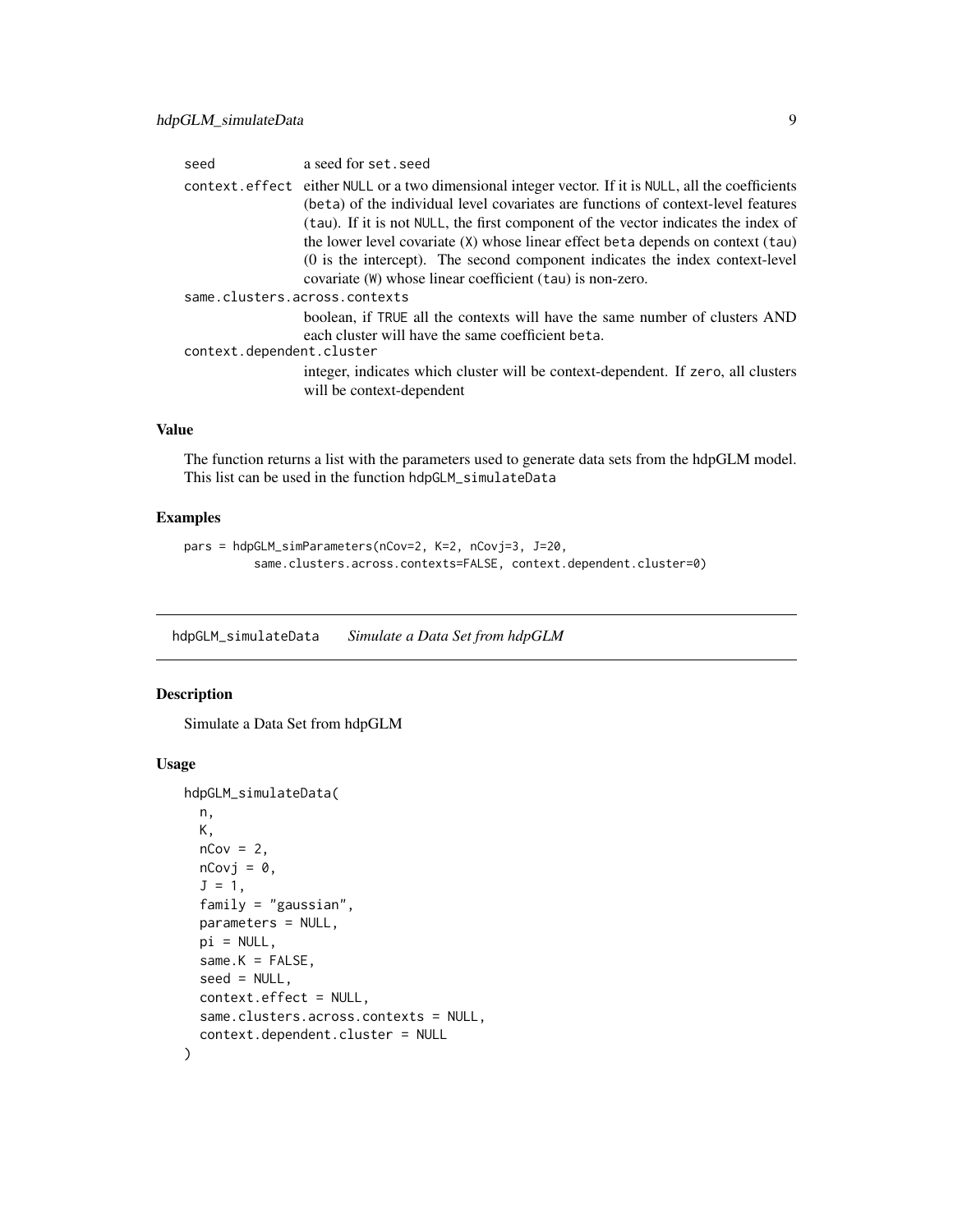| n                             | integer, the sample size of the data. If there are multiple contexts, each context<br>will have n cases.                                                                                                                                                                                                                                                                                                                                                                                                                                                                                                                  |  |
|-------------------------------|---------------------------------------------------------------------------------------------------------------------------------------------------------------------------------------------------------------------------------------------------------------------------------------------------------------------------------------------------------------------------------------------------------------------------------------------------------------------------------------------------------------------------------------------------------------------------------------------------------------------------|--|
| Κ                             | integer, the number of clusters. If there are multiple contexts, K is the average<br>number of clusters across contexts, and each context gets a number of clusters<br>sampled from a Poisson distribution, except if same. K is TRUE.                                                                                                                                                                                                                                                                                                                                                                                    |  |
| nCov                          | integer, the number of covariates of the GLM components.                                                                                                                                                                                                                                                                                                                                                                                                                                                                                                                                                                  |  |
| nCovj                         | an integer indicating the number of covariates determining the average parame-<br>ter of the base measure of the Dirichlet process prior                                                                                                                                                                                                                                                                                                                                                                                                                                                                                  |  |
| J                             | an integer representing the number of contexts @param parameters either NULL<br>or a list with the parameters to generate the model. If not NULL, it must contain<br>a sublist name beta, a vector named tau, and a vector named pi. The sublist beta<br>must be a list of vectors, each one with size nCov+1 to be the coefficients of<br>the GLM mixtures components that will generate the data. For the vector tau,<br>if $nCovj=0$ (single-context case) then it must be a 1x1 matrix containing 1. If<br>$nCovj>0$ , it must be a $(nCov+1)x(nCovj+1)$ matrix. The vector pi must add up<br>to 1 and have length K. |  |
| family                        | a character with either 'gaussian', 'binomial', or 'multinomial'. It indicates the<br>family of the GLM components of the mixture model.                                                                                                                                                                                                                                                                                                                                                                                                                                                                                  |  |
| parameters                    | a list with the parameter values of the model. Format should be the same of the<br>output of the function hdpGLM_simulateParameters()                                                                                                                                                                                                                                                                                                                                                                                                                                                                                     |  |
| рi                            | either NULL or a vector with length K that add up to 1. If not NULL, it deter-<br>mines the mixture probabilities                                                                                                                                                                                                                                                                                                                                                                                                                                                                                                         |  |
| same.K                        | boolean, used when data is sampled from more than one context. If TRUE all<br>contexts get the same number of clusters. If FALSE, each context gets a number<br>of clusters sampled from a Poisson distribution with expectation equals to K<br>(current not implemented)                                                                                                                                                                                                                                                                                                                                                 |  |
| seed                          | a seed for set. seed                                                                                                                                                                                                                                                                                                                                                                                                                                                                                                                                                                                                      |  |
|                               | context. effect either NULL or a two dimensional integer vector. If it is NULL, all the coefficients<br>(beta) of the individual level covariates are functions of context-level features<br>(tau). If it is not NULL, the first component of the vector indicates the index of<br>the lower level covariate (X) whose linear effect beta depends on context (tau)<br>(0 is the intercept). The second component indicates the index context-level<br>covariate (W) whose linear coefficient (tau) is non-zero.                                                                                                           |  |
| same.clusters.across.contexts |                                                                                                                                                                                                                                                                                                                                                                                                                                                                                                                                                                                                                           |  |
|                               | boolean, if TRUE all the contexts will have the same number of clusters AND<br>each cluster will have the same coefficient beta.                                                                                                                                                                                                                                                                                                                                                                                                                                                                                          |  |
| context.dependent.cluster     |                                                                                                                                                                                                                                                                                                                                                                                                                                                                                                                                                                                                                           |  |
|                               | integer, indicates which cluster will be context-dependent. If zero, all clusters<br>will be context-dependent                                                                                                                                                                                                                                                                                                                                                                                                                                                                                                            |  |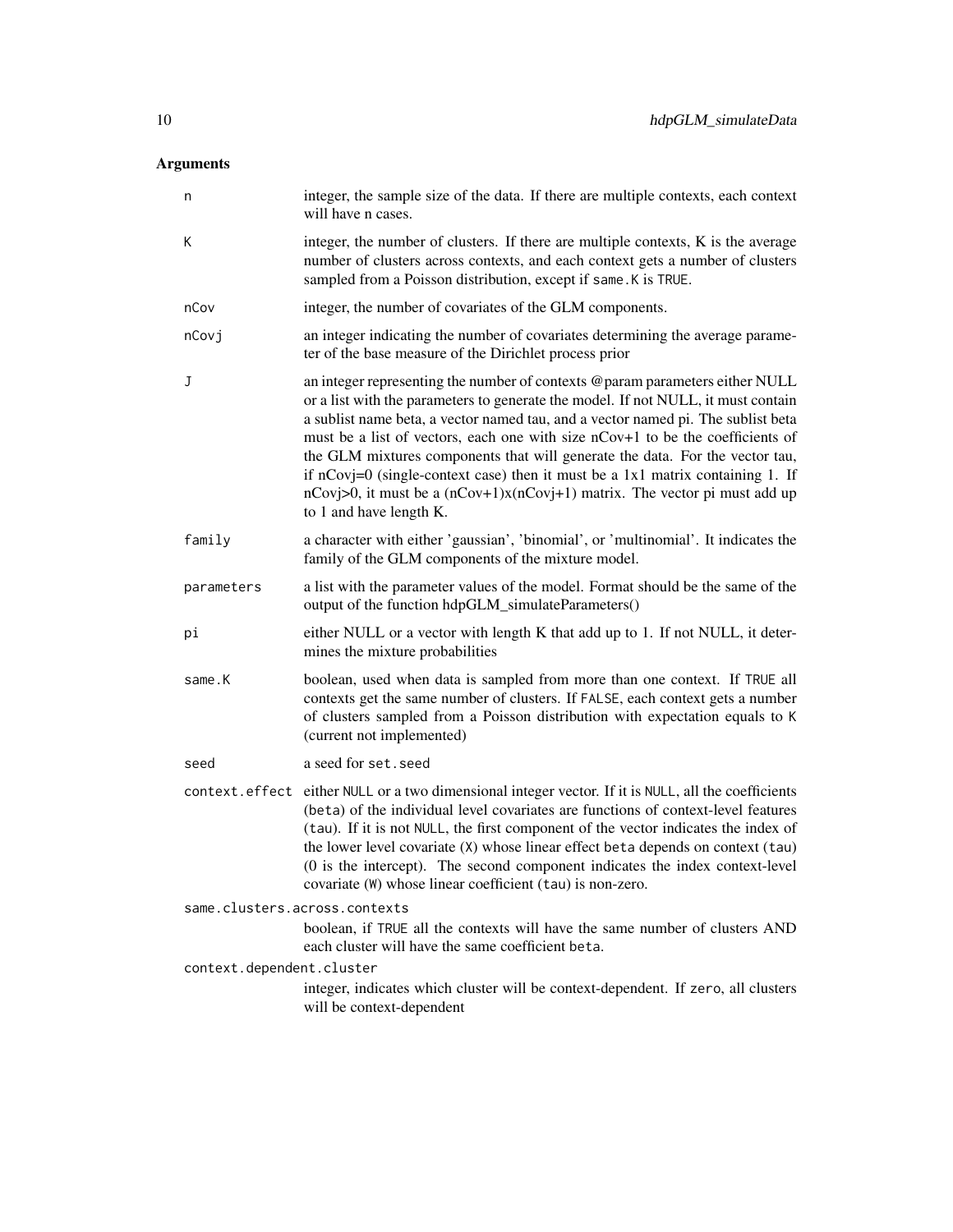<span id="page-10-0"></span>mcmc\_info.dpGLM *mcmc*

#### Description

Generic method to return the MCMC information

#### Usage

```
mcmc_info.dpGLM(x, ...)
```
#### Arguments

|          | a dpGLM object returned by the function hdpGLM |
|----------|------------------------------------------------|
| $\cdots$ | 1gnore                                         |

mcmc\_info.hdpGLM *mcmc*

#### Description

Generic method to return the MCMC information

#### Usage

```
mcmc_info.hdpGLM(x, ...)
```
#### Arguments

| x         | a hdpGLM object returned by the function hdpGLM |
|-----------|-------------------------------------------------|
| $\cdots$  | 1gnore                                          |
|           |                                                 |
| nclusters | nclusters                                       |

#### Description

This function returns the number of clusters found in the estimation

#### Usage

```
nclusters(object)
```
#### Arguments

object a dpGLM object returned by the function hdpGLM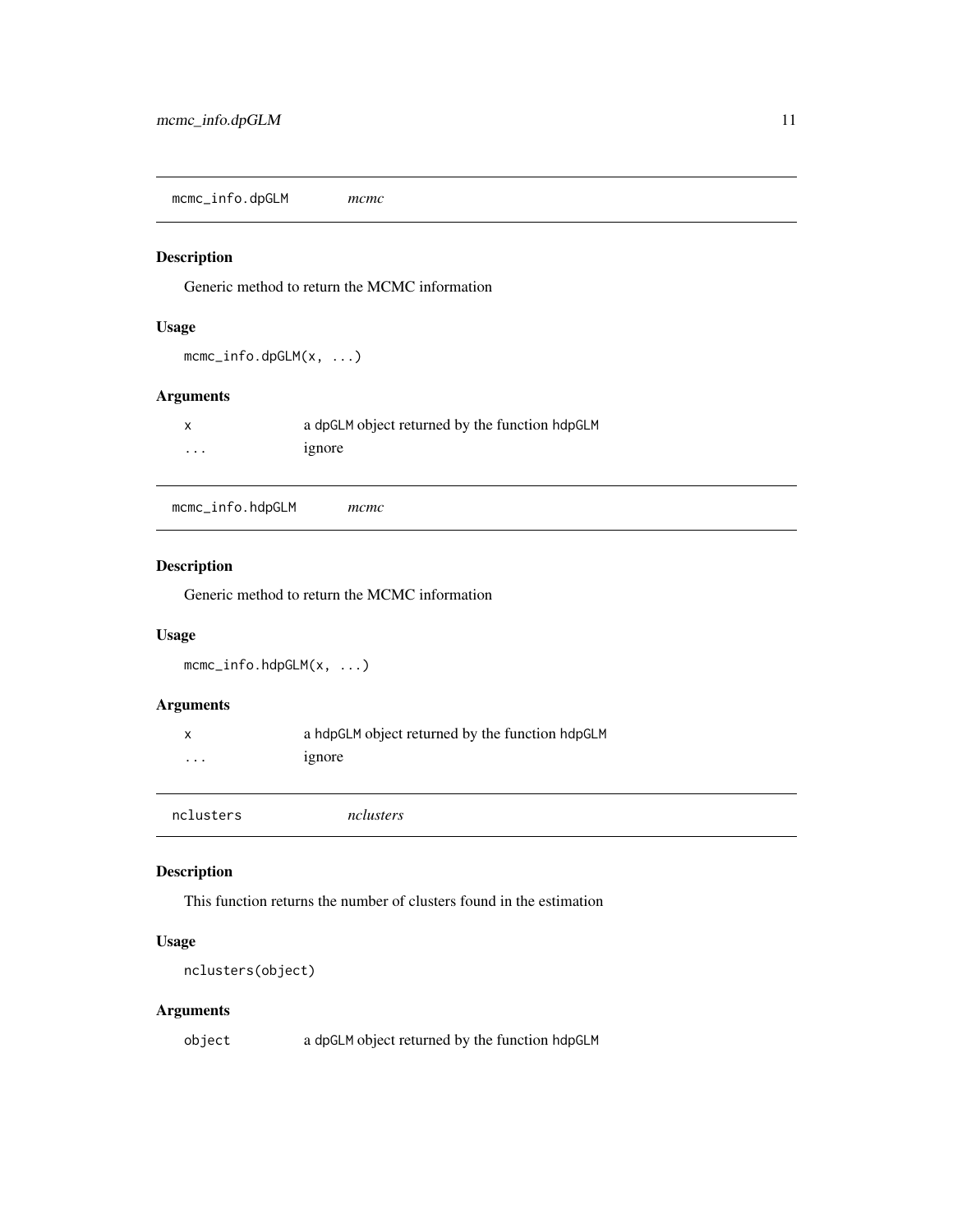<span id="page-11-1"></span><span id="page-11-0"></span>

#### Description

This function generates desity plots with the posterior distribution generated by the function [hdpGLM](#page-3-1)

#### Usage

```
## S3 method for class 'dpGLM'
plot(
  x,
  terms = NULL,
  separate = FALSE,
 hpd = TRUE,true.beta = NULL,
  title = NULL,
  subtitle = NULL,
  adjust = 1,
 ncols = NULL,
  only.occupied.clusters = TRUE,
  focus.hpd = FALSE,
  legend.position = "top",
  colour = "grey",
  alpha = 0.4,
  display.terms = TRUE,
 plot.mean = TRUE,
  legend.label.true.value = "True",
  ...
)
```

| $\times$  | a dpGLM object with the samples from generated by hdpGLM                                                                                                                                                                                                                                                                                                                                                                                                                                               |
|-----------|--------------------------------------------------------------------------------------------------------------------------------------------------------------------------------------------------------------------------------------------------------------------------------------------------------------------------------------------------------------------------------------------------------------------------------------------------------------------------------------------------------|
| terms     | string vector with the name of covariates to plot. If NULL (default), all covariates<br>are plotted.                                                                                                                                                                                                                                                                                                                                                                                                   |
| separate  | boolean, if TRUE the linear coefficients beta will be displayed in their separate<br>clusters.                                                                                                                                                                                                                                                                                                                                                                                                         |
| hpd       | boolean, if TRUE and separate=T, the 95% HPDI lines will be displayed.                                                                                                                                                                                                                                                                                                                                                                                                                                 |
| true.beta | either NULL (default) or a data. frame with the true values of the linear coeffi-<br>cients beta if they are known. The data, frame must contain a column named<br>k indicating the cluster of beta, and a column named Parameter with the name<br>of the linear coefficients (beta1, beta2, , beta_dx, where dx is the number<br>of covariates at the individual level, and beta1 is the coefficient of the intercept<br>term). It must contain a column named True with the true value of the betas. |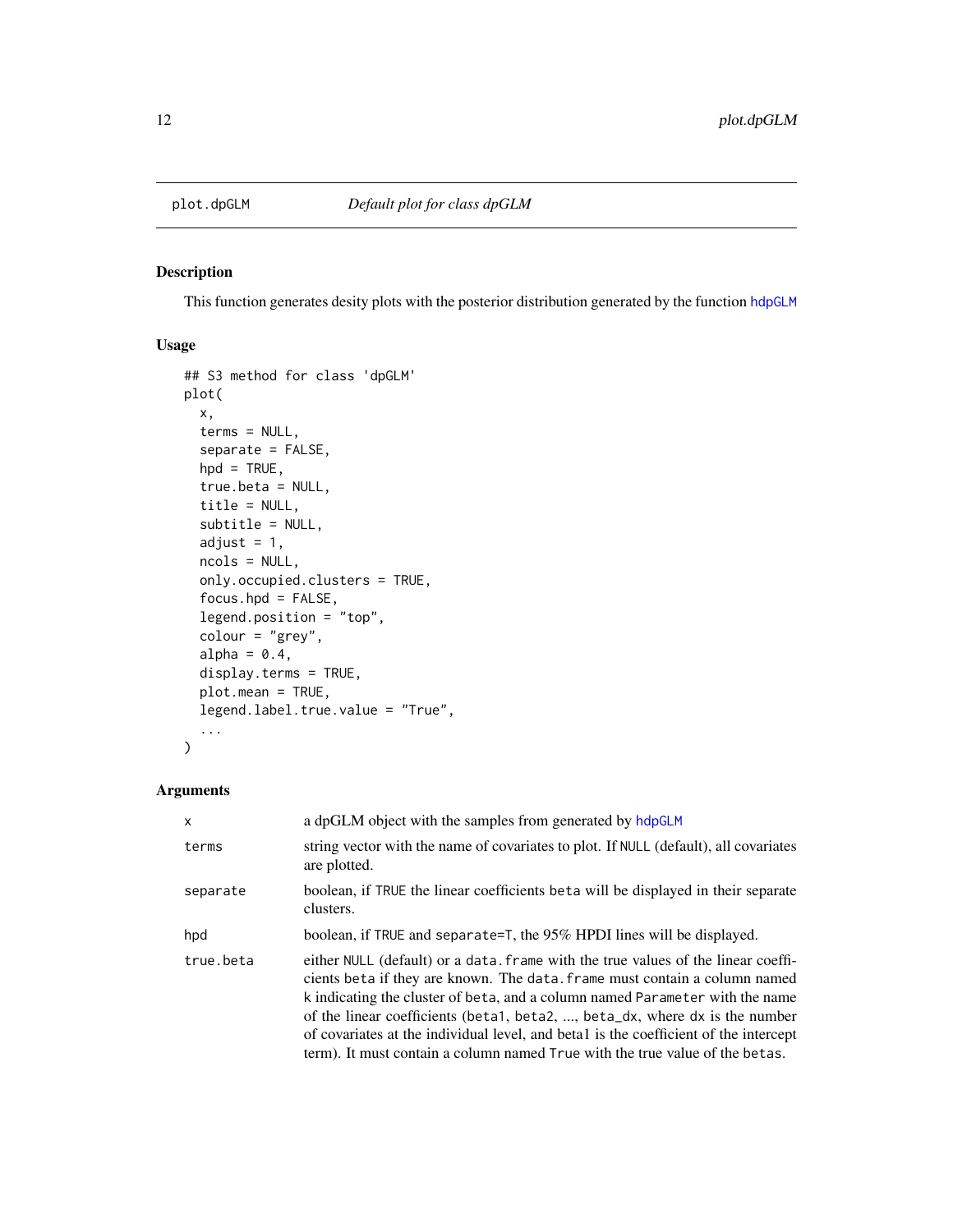#### plot.dpGLM 13

| title                   | string, the title of the plot                                                                                                            |  |
|-------------------------|------------------------------------------------------------------------------------------------------------------------------------------|--|
| subtitle                | string, the subtitle of the plot                                                                                                         |  |
| adjust                  | the bandwidth used is actually adjust*bw. This makes it easy to specify values<br>like 'half the default' bandwidth.                     |  |
| ncols                   | integer, the number of columns in the plot                                                                                               |  |
| only.occupied.clusters  |                                                                                                                                          |  |
|                         | boolean, if TRUE it shows only the densities of the clusters that actually have data<br>points assigned to it with high probability      |  |
| focus.hpd               | boolean, if TRUE and separate is also TRUE it will display only the 95% HPDI of<br>the posterior density of the linear coefficients beta |  |
| legend.position         |                                                                                                                                          |  |
|                         | one of four options: "bottom" (default), "top", "left", or "right". It indicates the<br>position of the legend                           |  |
| colour                  | $=$ string with color to fill the density plot                                                                                           |  |
| alpha                   | number between 0 and 1 indicating the degree of transparency of the density                                                              |  |
| display.terms           | boolean, if TRUE (default), the covariate name is displayed in the plot                                                                  |  |
| plot.mean               | boolean, if TRUE the posterior mean of every cluster is displayed                                                                        |  |
| legend.label.true.value |                                                                                                                                          |  |
|                         | a string with the value to display in the legend when the true. beta is used                                                             |  |
| $\cdots$                | ignored                                                                                                                                  |  |

#### Examples

```
# Note: this example is just for illustration. MCMC iterations are very reduced
set.seed(10)
n = 20
data = tibble::tibble(x1 = rnorm(n, -3),
                                   x2 = \text{rnorm}(n, 3),
                                   z = sample(1:3, n, replace=TRUE),
                                   y = I(z=1) * (3 + 4*x1 - x2 + rnorm(n)) +I(z==2) * (3 + 2*x1 + x2 + rnorm(n)) +I(z==3) * (3 - 4*x1 - x2 + rnorm(n)),
                                   \mathcal{L}## estimation
mcmc = list(burn.in=1, n.iter=50)
samples = hdpGLM(y \sim x1 + x2, data=data, mcm=mcmc, n.display=1)
```
plot(samples)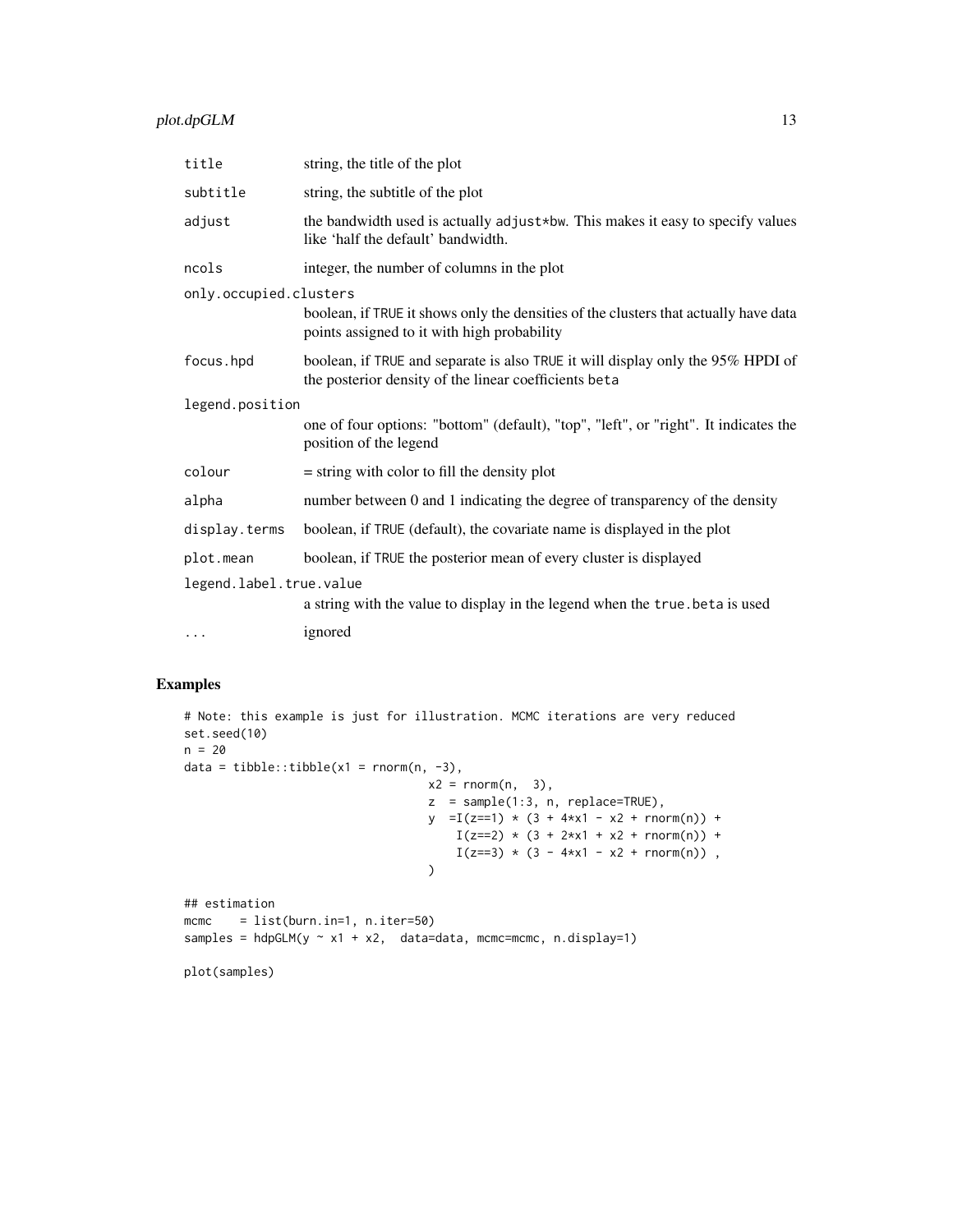<span id="page-13-0"></span>plot.hdpGLM *Plot*

#### Description

Generic function to plot the posterior density estimation produced by the function hdpGLM

#### Usage

```
## S3 method for class 'hdpGLM'
plot(
 x,
  terms = NULL,
  julabel = NULL,
  j.idx = NULL,title = NULL,
  subtitle = NULL,
  true.beta = NULL,
 ncol = NULL,legend.position = "bottom",
  display.terms = TRUE,
  context.id = NULL,
 ylab = NULL,
 xlab = NULL,
  x-axis.size = 1.1,
 y. axis.size = 1.1,
  title.size = 1.2,
 panel.title.size = 1.5,
  legend.size = 1.1,
  rel.height = 0.01,
  fill.col = "#00000044",
 border.col = "white",
  ...
\mathcal{L}
```

| X       | an object of the class hdpGLM generted by the function hdpGLM                                                                                                                                                                                                                                                                                                                    |
|---------|----------------------------------------------------------------------------------------------------------------------------------------------------------------------------------------------------------------------------------------------------------------------------------------------------------------------------------------------------------------------------------|
| terms   | string vector with the name of the individual-level covariates to plot. If NULL<br>(default), all covariates are plotted.                                                                                                                                                                                                                                                        |
| i.label | string vector with the names of the contexts to plot. An alternative is to use<br>the context indexes with the parameter j.idx instead of the context labels. If<br>NULL (default) and j.idx is also NULL, the posterior distribution of all contexts<br>are plotted. Note: if contexts to plot are selected using j. label, the parameter<br>context. id must also be provided. |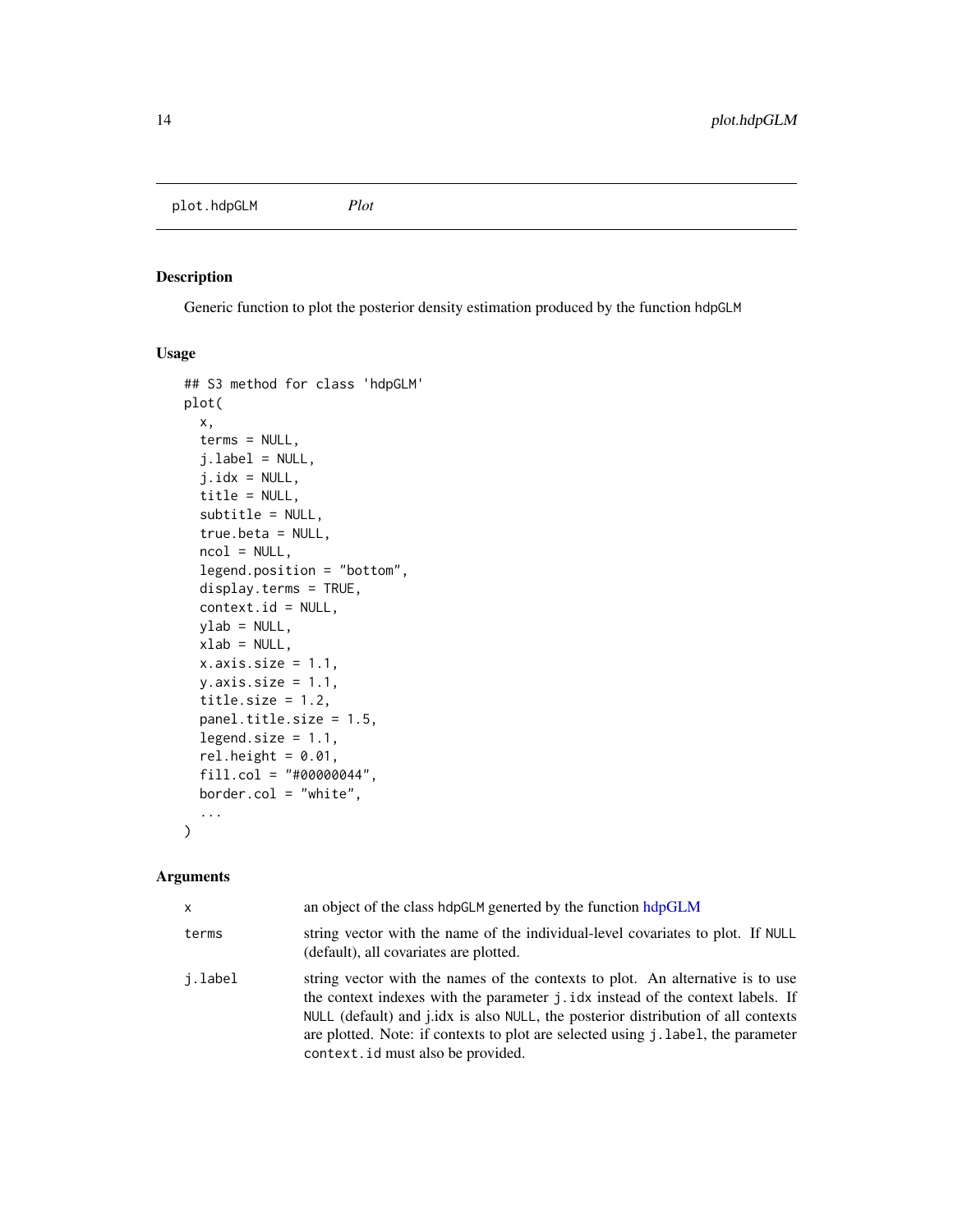| j.idx            | integer vector with the index of the contexts to plot. An alternative is to use<br>the context labels with the parameter j.label instead of the indexes. If NULL<br>(default) and j.label is also NULL, the posterior distribution of all contexts are<br>plotted                                                                                                                                                                                                                                                                                                                                                                                                                                                                                                                                                                                  |  |
|------------------|----------------------------------------------------------------------------------------------------------------------------------------------------------------------------------------------------------------------------------------------------------------------------------------------------------------------------------------------------------------------------------------------------------------------------------------------------------------------------------------------------------------------------------------------------------------------------------------------------------------------------------------------------------------------------------------------------------------------------------------------------------------------------------------------------------------------------------------------------|--|
| title            | string, the title of the plot                                                                                                                                                                                                                                                                                                                                                                                                                                                                                                                                                                                                                                                                                                                                                                                                                      |  |
| subtitle         | string, the subtitle of the plot                                                                                                                                                                                                                                                                                                                                                                                                                                                                                                                                                                                                                                                                                                                                                                                                                   |  |
| true.beta        | a data. frame with the true values of the linear coefficients beta if they are<br>known. The data. frame must contain a column named j with the index of the<br>context associated with that particular linear coefficient beta. It must match the<br>indexes used in the data set for each context. Another column named k must<br>be provided, indicating the cluster of beta, and a column named Parameter<br>with the name of the linear coefficients (beta1, beta2, , beta_dx, where dx<br>is the number of covariates at the individual level, and beta1 is the coefficient<br>of the intercept term). It must contain a column named True with the true value<br>of the betas. Finally, the data. frame must contain columns with the context-<br>level covariates as used in the estimation of the hdpGLM function (see Details<br>below). |  |
| ncol             | interger, the number of columns in the plot                                                                                                                                                                                                                                                                                                                                                                                                                                                                                                                                                                                                                                                                                                                                                                                                        |  |
| legend.position  |                                                                                                                                                                                                                                                                                                                                                                                                                                                                                                                                                                                                                                                                                                                                                                                                                                                    |  |
|                  | one of four options: "bottom" (default), "top", "left", or "right". It indicates the<br>position of the legend                                                                                                                                                                                                                                                                                                                                                                                                                                                                                                                                                                                                                                                                                                                                     |  |
| display.terms    | boolean, if TRUE (default), the covariate name is displayed in the plot                                                                                                                                                                                                                                                                                                                                                                                                                                                                                                                                                                                                                                                                                                                                                                            |  |
| context.id       | string with the name of the column containing the labels identifying the contexts.<br>This variable should have been specified when the estimation was conducted<br>using the function hdpGLM.                                                                                                                                                                                                                                                                                                                                                                                                                                                                                                                                                                                                                                                     |  |
| ylab             | string, the label of the y-axis                                                                                                                                                                                                                                                                                                                                                                                                                                                                                                                                                                                                                                                                                                                                                                                                                    |  |
| xlab             | string, the label of the x-axis                                                                                                                                                                                                                                                                                                                                                                                                                                                                                                                                                                                                                                                                                                                                                                                                                    |  |
| x.axis.size      | numeric, the relative size of the label in the x-axis                                                                                                                                                                                                                                                                                                                                                                                                                                                                                                                                                                                                                                                                                                                                                                                              |  |
| y.axis.size      | numeric, the relative size of the label in the y-axis                                                                                                                                                                                                                                                                                                                                                                                                                                                                                                                                                                                                                                                                                                                                                                                              |  |
| title.size       | numeric, the relative size of the title of the plot                                                                                                                                                                                                                                                                                                                                                                                                                                                                                                                                                                                                                                                                                                                                                                                                |  |
| panel.title.size |                                                                                                                                                                                                                                                                                                                                                                                                                                                                                                                                                                                                                                                                                                                                                                                                                                                    |  |
|                  | numeric, the relative size of the titles in the panel of the plot                                                                                                                                                                                                                                                                                                                                                                                                                                                                                                                                                                                                                                                                                                                                                                                  |  |
| legend.size      | numeric, the relative size of the legend                                                                                                                                                                                                                                                                                                                                                                                                                                                                                                                                                                                                                                                                                                                                                                                                           |  |
| rel.height       | see ggridges::geom_density_ridges                                                                                                                                                                                                                                                                                                                                                                                                                                                                                                                                                                                                                                                                                                                                                                                                                  |  |
| fill.col         | string with the color of the densities                                                                                                                                                                                                                                                                                                                                                                                                                                                                                                                                                                                                                                                                                                                                                                                                             |  |
| border.col       | string with the color of the border of the densities                                                                                                                                                                                                                                                                                                                                                                                                                                                                                                                                                                                                                                                                                                                                                                                               |  |
|                  | Additional arguments accepted are:                                                                                                                                                                                                                                                                                                                                                                                                                                                                                                                                                                                                                                                                                                                                                                                                                 |  |
|                  | true.beta: a data.frame with the true values of the linear coefficients beta<br>if they are known. The data. frame must contain a column named j with the<br>index of the context associated with that particular linear coefficient beta. It<br>must match the indexes used in the data set for each context. Another column<br>named k must be provided, indicating the cluster of beta, and a column named<br>Parameter with the name of the linear coefficients (beta1, beta2, , beta_dx,                                                                                                                                                                                                                                                                                                                                                      |  |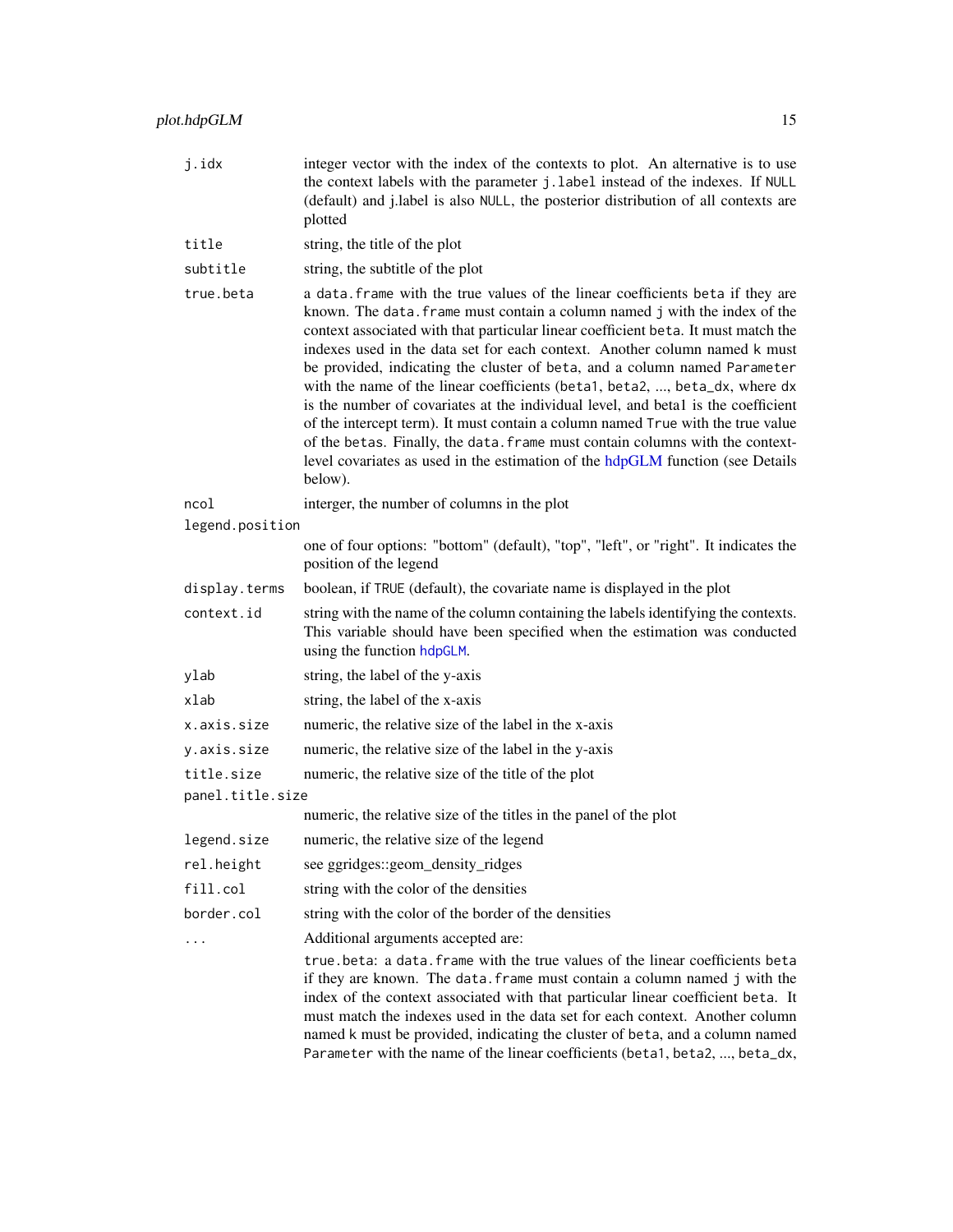<span id="page-15-0"></span>where dx is the number of covariates at the individual level, and beta1 is the coefficient of the intercept term). It must contain a column named True with the true value of the betas. Finally, the data.frame must contain columns with the context-level covariates as used in the estimation of the [hdpGLM](#page-3-1) function (see Details below).

true.tau: a data.frame with four columns. The first must be named w and it indicates the index of each context-level covariate, starting with 0 for the intercept term. The second column named beta must contain the indexes of the betas of individual-level covariates, starting with 0 for the intercept term. The third column named Parameter must be named tau<w><br/>beta>, where w and beta must be the actual values displayed in the columns w and beta. Finally, it must have a column named True with the true value of the parameter.

#### plot\_beta *Plot beta posterior distribution*

#### **Description**

Plot the posterior distribution of the linear parameters beta for each context

#### Usage

```
plot_beta(
  samples,
 X = NULL,context.id = NULL,true.beta = NULL,
  title = NULL,
  subtitle = NULL,
  plot.mean = FALSE,
  plot.grid = FALSE,
  showKhat = FALSE,
  col = NULL,xlab.size = NULL,
  ylab.size = NULL,
  title.size = NULL,
  legend.size = NULL,
  xtick.distance = NULL,
  left.margin = 0,
  ytick.distance = NULL,
  col.border = "white"
```
)

#### Arguments

samples an output of the function [hdpGLM](#page-3-1)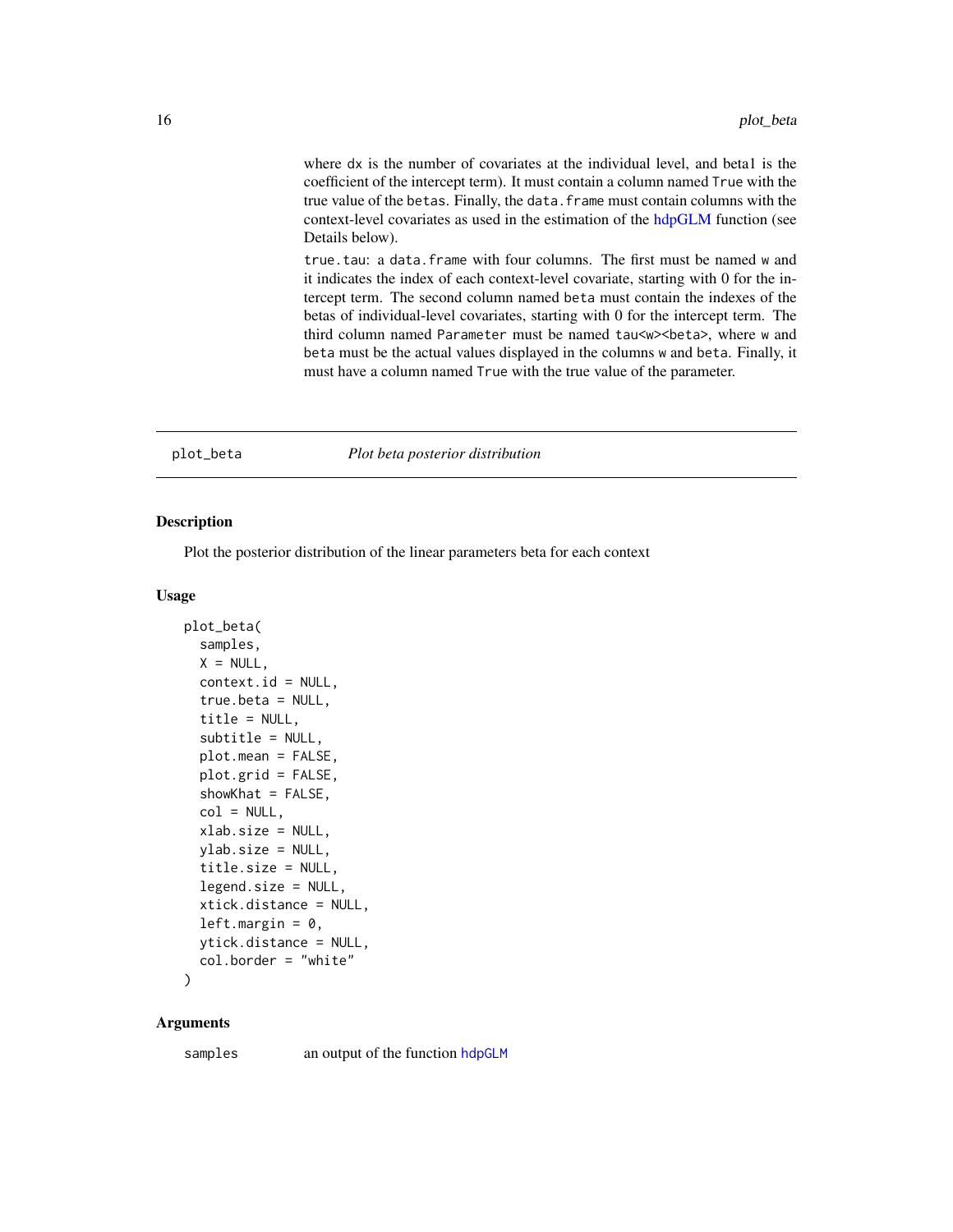<span id="page-16-0"></span>

| Χ              | a string vector with the name of the first-level covariates whose associated tau<br>should be displayed                                                                                                                                                                                                                                                                                                                                                                                                                                                                                                                                                                                                                                                                                                                                            |
|----------------|----------------------------------------------------------------------------------------------------------------------------------------------------------------------------------------------------------------------------------------------------------------------------------------------------------------------------------------------------------------------------------------------------------------------------------------------------------------------------------------------------------------------------------------------------------------------------------------------------------------------------------------------------------------------------------------------------------------------------------------------------------------------------------------------------------------------------------------------------|
| context.id     | string with the name of the column containing the labels identifying the contexts.<br>This variable should have been specified when the estimation was conducted<br>using the function hdpGLM.                                                                                                                                                                                                                                                                                                                                                                                                                                                                                                                                                                                                                                                     |
| true.beta      | a data. frame with the true values of the linear coefficients beta if they are<br>known. The data. frame must contain a column named j with the index of the<br>context associated with that particular linear coefficient beta. It must match the<br>indexes used in the data set for each context. Another column named k must<br>be provided, indicating the cluster of beta, and a column named Parameter<br>with the name of the linear coefficients (beta1, beta2, , beta_dx, where dx<br>is the number of covariates at the individual level, and beta1 is the coefficient<br>of the intercept term). It must contain a column named True with the true value<br>of the betas. Finally, the data. frame must contain columns with the context-<br>level covariates as used in the estimation of the hdpGLM function (see Details<br>below). |
| title          | string, title of the plot                                                                                                                                                                                                                                                                                                                                                                                                                                                                                                                                                                                                                                                                                                                                                                                                                          |
| subtitle       | string, the subtitle of the plot                                                                                                                                                                                                                                                                                                                                                                                                                                                                                                                                                                                                                                                                                                                                                                                                                   |
| plot.mean      | boolean, if TRUE the posterior mean of every cluster is displayed                                                                                                                                                                                                                                                                                                                                                                                                                                                                                                                                                                                                                                                                                                                                                                                  |
| plot.grid      | boolean, if TRUE a grid is displayed in the background                                                                                                                                                                                                                                                                                                                                                                                                                                                                                                                                                                                                                                                                                                                                                                                             |
| showKhat       | boolean, if TRUE a message with the number of estimated clusters by context is<br>displayed                                                                                                                                                                                                                                                                                                                                                                                                                                                                                                                                                                                                                                                                                                                                                        |
| col            | string, color of the densities                                                                                                                                                                                                                                                                                                                                                                                                                                                                                                                                                                                                                                                                                                                                                                                                                     |
| xlab.size      | numeric, size of the breaks in the x-axis                                                                                                                                                                                                                                                                                                                                                                                                                                                                                                                                                                                                                                                                                                                                                                                                          |
| ylab.size      | numeric, size of the breaks in the y-axis                                                                                                                                                                                                                                                                                                                                                                                                                                                                                                                                                                                                                                                                                                                                                                                                          |
| title.size     | numeric, size of the title                                                                                                                                                                                                                                                                                                                                                                                                                                                                                                                                                                                                                                                                                                                                                                                                                         |
| legend.size    | numeric, size of the legend                                                                                                                                                                                                                                                                                                                                                                                                                                                                                                                                                                                                                                                                                                                                                                                                                        |
| xtick.distance | numeric, distance between x-axis marks and bottom of the figure                                                                                                                                                                                                                                                                                                                                                                                                                                                                                                                                                                                                                                                                                                                                                                                    |
| left.margin    | numeric, distance between left margin and left side of the figure                                                                                                                                                                                                                                                                                                                                                                                                                                                                                                                                                                                                                                                                                                                                                                                  |
| ytick.distance | numeric, distance between y-axis marks and bottom of the figure                                                                                                                                                                                                                                                                                                                                                                                                                                                                                                                                                                                                                                                                                                                                                                                    |
| col.border     | string, color of the border of the densities                                                                                                                                                                                                                                                                                                                                                                                                                                                                                                                                                                                                                                                                                                                                                                                                       |

plot\_beta\_sim *Plot simulated data*

#### Description

Create a plot with the beta sampled from its distribution, as a function of context-level feature \$W\$. Only works for the hierarchical model (hdpGLM), not the dpGLM

#### Usage

plot\_beta\_sim(data, w.idx, ncol = NULL)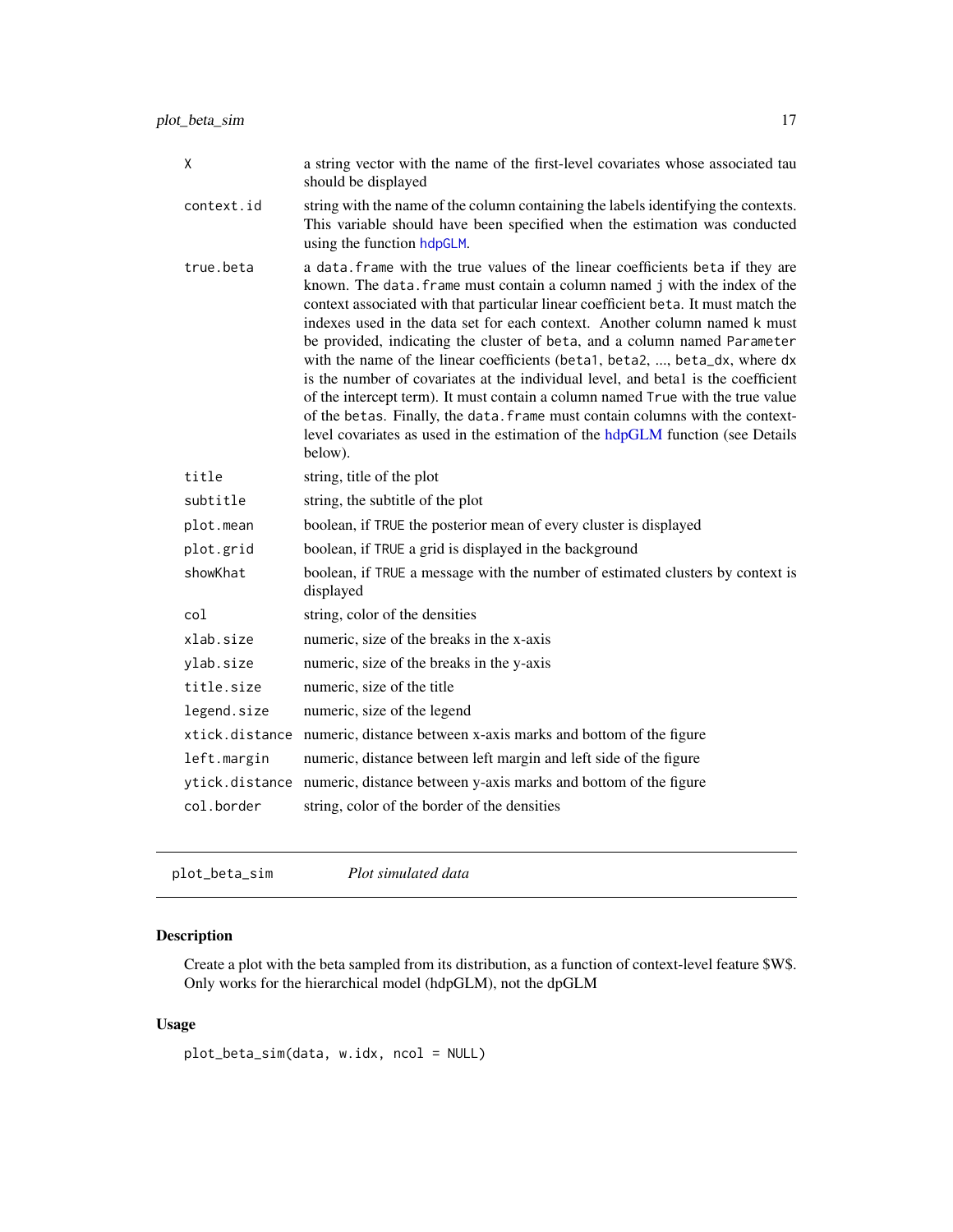#### <span id="page-17-0"></span>Arguments

| data  | the output of the function hdpGLM_simulateData             |
|-------|------------------------------------------------------------|
| w.idx | integer, the index of the context level covariate the plot |
| ncol  | integer, the number of columns in the grid of the plot     |

plot\_hdpglm *Plot posterior distributions*

#### Description

this function creates a plot with two grids. One is the grid with posterior expectation of betas as function of context-level covariates. The other is the posterior distribution of tau

#### Usage

```
plot_hdpglm(
  samples,
 X = NULL,W = NULL,
 ncol.taus = 1,
 ncol.betas = NULL,
 ncol.w = NULL,nrow.w = NULL,smooth.line = FALSE,
 pred.pexp.beta = FALSE,
  title.tau = NULL,
  true.tau = NULL,title.beta = NULL,
  tau.x.axis.size = 1.1,tau.y. axis.size = 1.1,tau.title.size = 1.2,
  tau.panel.title.size = 1.4,
  tau.legend.size = 1,
  beta.x.axis.size = 1.1,beta.y.axis.size = 1.1,
 beta.title.size = 1.2,
 beta.panel.title.size = 1.4,
 beta.legend.size = 1,
  tau.xlab = NULL)
```

| samples | an output of the function hdpGLM                                                                        |
|---------|---------------------------------------------------------------------------------------------------------|
|         | a string vector with the name of the first-level covariates whose associated tau<br>should be displayed |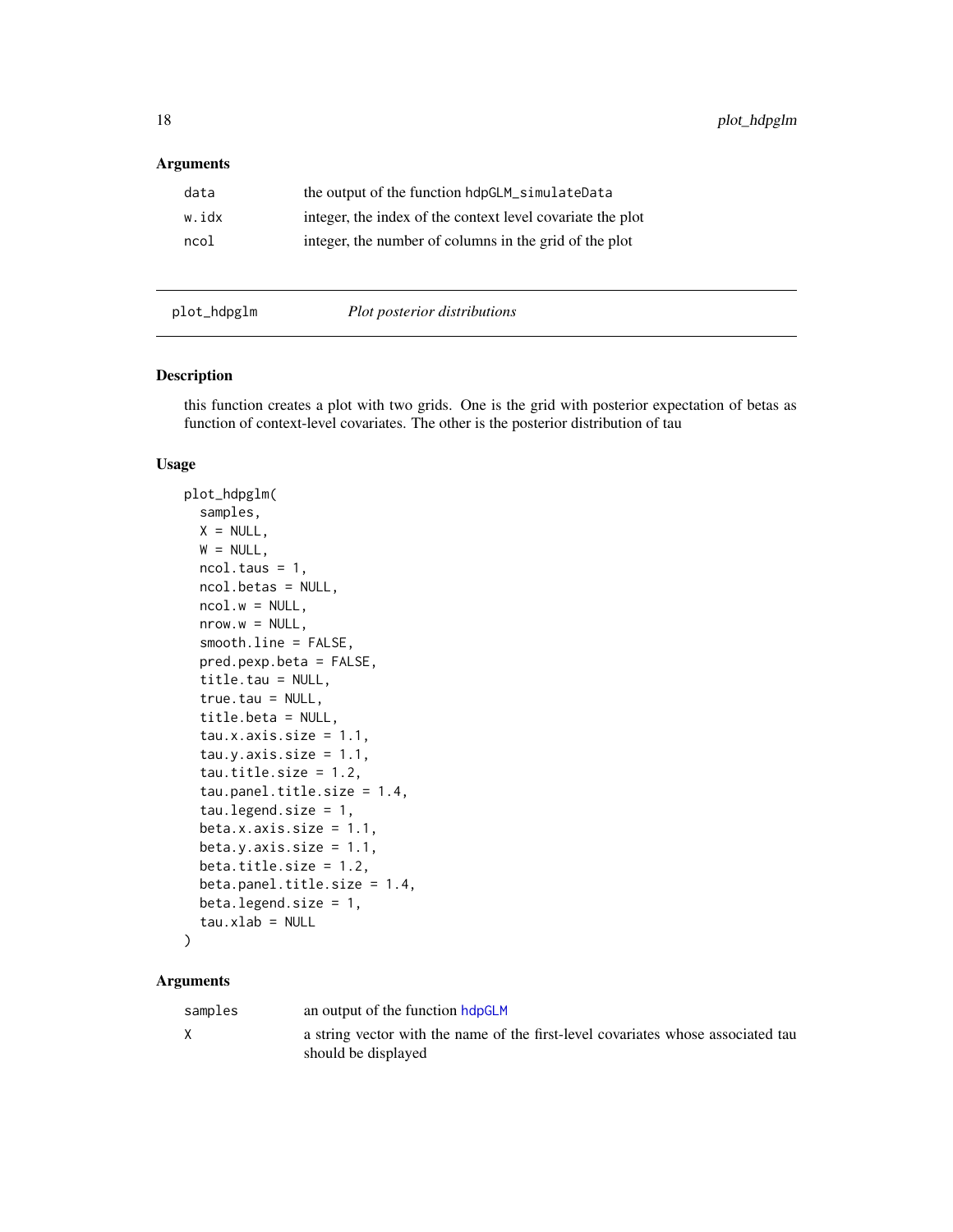| W                     | a string vector with the name of the context-level covariate(s) whose linear effect<br>will be displayed. If NULL, the linear effect tau of all context-level covariates are<br>displayed. Note: the context-level covariate must have been included in the<br>estimation of the model.                                                                                                                                                                                                                                                                                 |
|-----------------------|-------------------------------------------------------------------------------------------------------------------------------------------------------------------------------------------------------------------------------------------------------------------------------------------------------------------------------------------------------------------------------------------------------------------------------------------------------------------------------------------------------------------------------------------------------------------------|
| ncol.taus             | integer with the number of columns of the grid containing the posterior distribu-<br>tion of tau                                                                                                                                                                                                                                                                                                                                                                                                                                                                        |
| ncol.betas            | integer with the number of columns of the posterior expectation of betas as func-<br>tion of context-level features                                                                                                                                                                                                                                                                                                                                                                                                                                                     |
| ncol.w                | integer with the number of columns to use to display the different context-level<br>covariates                                                                                                                                                                                                                                                                                                                                                                                                                                                                          |
| nrow.w                | integer with the number of rows to use to display the different context-level<br>covariates                                                                                                                                                                                                                                                                                                                                                                                                                                                                             |
| smooth.line           | boolean, if TRUE the plot will display a regression line representing the regres-<br>sion of the posterior expectation of the linear coefficients betas on the context-<br>level covariates. Default FALSE                                                                                                                                                                                                                                                                                                                                                              |
| pred.pexp.beta        | boolean, if TRUE the plots will display a line with the predicted posterior ex-<br>pectation of betas obtained using the posterior expectation of taus, the linear<br>coefficients of the expectation of beta                                                                                                                                                                                                                                                                                                                                                           |
| title.tau             | string, the title for the posterior distribution of the context effects                                                                                                                                                                                                                                                                                                                                                                                                                                                                                                 |
| true.tau              | a data. frame with four columns. The first must be named w and it indicates the<br>index of each context-level covariate, starting with 0 for the intercept term. The<br>second column named beta must contain the indexes of the betas of individual-<br>level covariates, starting with 0 for the intercept term. The third column named<br>Parameter must be named tau <w><beta>, where w and beta must be the actual<br/>values displayed in the columns w and beta. Finally, it must have a column<br/>named True with the true value of the parameter.</beta></w> |
| title.beta            | string, the title for the posterior expectation of beta as function of context-level<br>covariate                                                                                                                                                                                                                                                                                                                                                                                                                                                                       |
| tau.x.axis.size       |                                                                                                                                                                                                                                                                                                                                                                                                                                                                                                                                                                         |
| tau.y.axis.size       | numeric, relative size of the x-axis of the plot with tau                                                                                                                                                                                                                                                                                                                                                                                                                                                                                                               |
|                       | numeric, relative size of the y-axis of the plot with tau                                                                                                                                                                                                                                                                                                                                                                                                                                                                                                               |
|                       | tau.title.size numeric, relative size of the title of the plot with tau                                                                                                                                                                                                                                                                                                                                                                                                                                                                                                 |
| tau.panel.title.size  |                                                                                                                                                                                                                                                                                                                                                                                                                                                                                                                                                                         |
|                       | numeric, relative size of the title of the panels of the plot with tau                                                                                                                                                                                                                                                                                                                                                                                                                                                                                                  |
| tau.legend.size       |                                                                                                                                                                                                                                                                                                                                                                                                                                                                                                                                                                         |
|                       | numeric, relative size of the legend of the plot with tau                                                                                                                                                                                                                                                                                                                                                                                                                                                                                                               |
| beta.x.axis.size      |                                                                                                                                                                                                                                                                                                                                                                                                                                                                                                                                                                         |
| beta.y.axis.size      | numeric, relative size of the x-axis of the plot with beta                                                                                                                                                                                                                                                                                                                                                                                                                                                                                                              |
|                       | numeric, relative size of the y-axis of the plot with beta                                                                                                                                                                                                                                                                                                                                                                                                                                                                                                              |
| beta.title.size       |                                                                                                                                                                                                                                                                                                                                                                                                                                                                                                                                                                         |
|                       | numeric, relative size of the title of the plot with beta                                                                                                                                                                                                                                                                                                                                                                                                                                                                                                               |
| beta.panel.title.size |                                                                                                                                                                                                                                                                                                                                                                                                                                                                                                                                                                         |
|                       | numeric, relative size of the title of the panels of the plot with beta                                                                                                                                                                                                                                                                                                                                                                                                                                                                                                 |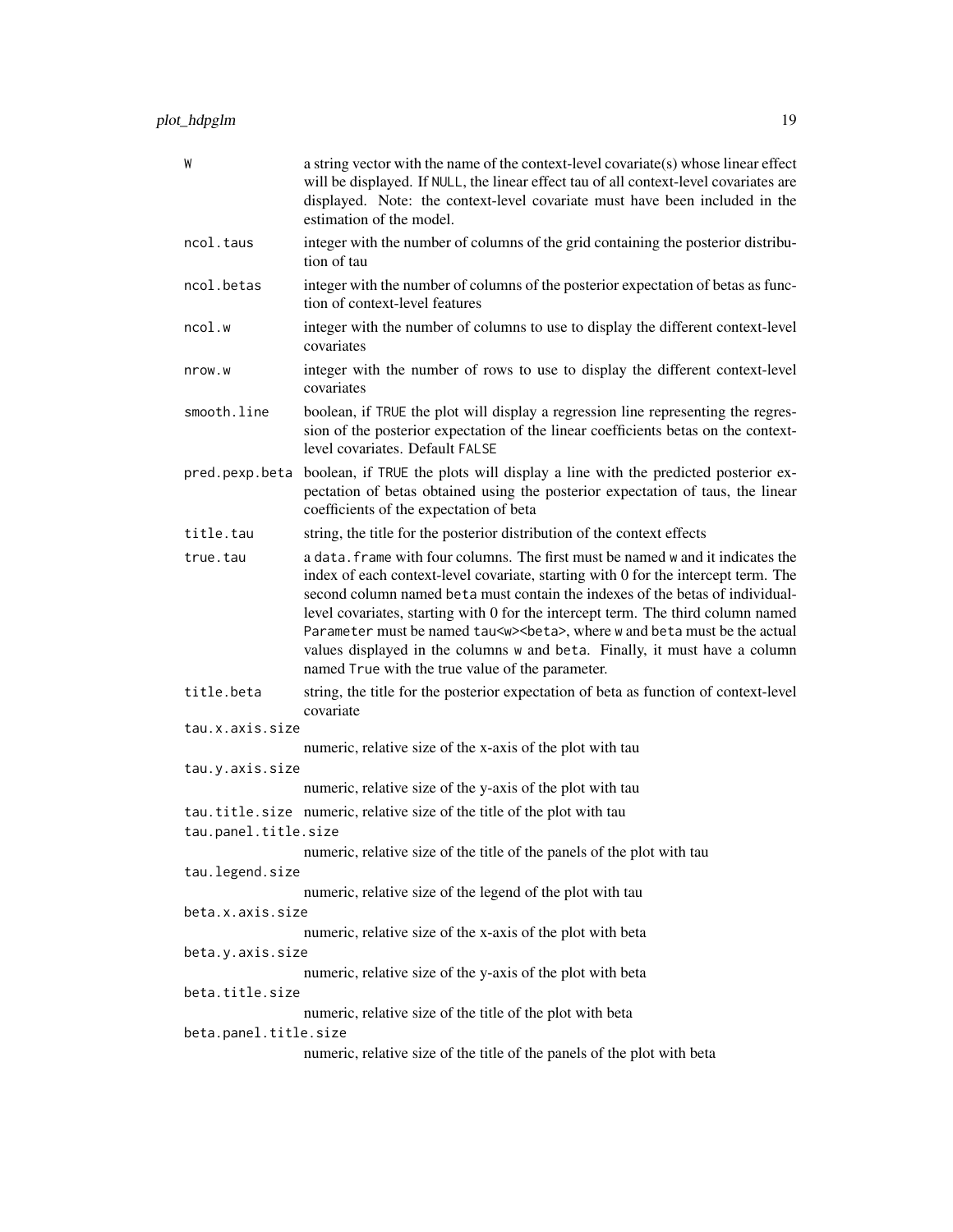<span id="page-19-0"></span>

| beta.legend.size |                                                            |
|------------------|------------------------------------------------------------|
|                  | numeric, relative size of the legend of the plot with beta |
| tau.xlab         | string, the label of the x-axis for the plot with tau      |

#### Examples

```
library(magrittr)
# Note: this example is just for illustration. MCMC iterations are very reduced
set.seed(10)
n = 20data.context1 = tibble::tibble(x1 = rnorm(n, -3),
                                   x2 = rnorm(n, 3),
                                   z = sample(1:3, n, replace=TRUE),
                                   y = I(z=1) * (3 + 4*x1 - x2 + rnorm(n)) +I(z==2) * (3 + 2*x1 + x2 + \text{rnorm}(n)) +I(z==3) * (3 - 4*x1 - x2 + rnorm(n)),
                                   w = 20)
data.context2 = tibble::tibble(x1 = rnorm(n, -3),
                                   x2 = rnorm(n, 3),
                                   z = sample(1:2, n, replace=TRUE),y = I(z=1) * (1 + 3*x1 - 2*x2 + rnorm(n)) +I(z==2) * (1 - 2*x1 + x2 + rnorm(n)),w = 10)
data = data.context1 %>%
   dplyr::bind_rows(data.context2)
## estimation
mcmc = list(burn.in=1, n.iter=50)
samples = hdpGLM(y \sim x1 + x2, y \sim w, data=data, mcmc=mcmc, n.display=1)
plot_hdpglm(samples)
plot_hdpglm(samples, ncol.taus=2, ncol.betas=2, X='x1')
plot_hdpglm(samples, ncol.taus=2, ncol.betas=2, X='x1', ncol.w=2, nrow.w=1,
            pred.pexp.beta=TRUE,smooth.line=TRUE )
```
plot\_pexp\_beta *Plot beta posterior expectation*

#### Description

This function plots the posterior expectation of beta, the linear effect of the individual level covariates, as function of the context-level covariates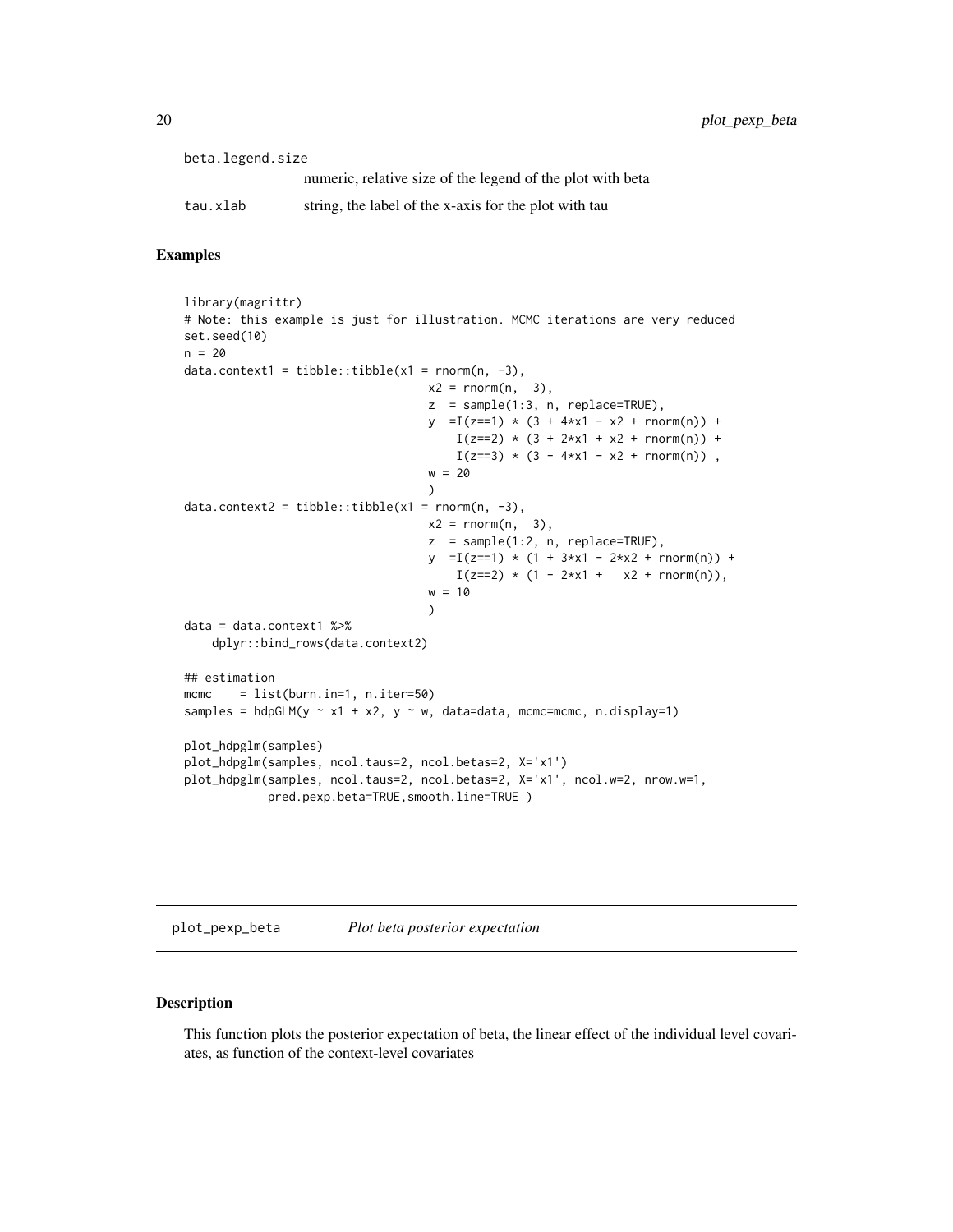#### <span id="page-20-0"></span>plot\_pexp\_beta 21

### Usage

```
plot_pexp_beta(
  samples,
  X = NULL,W = NULL,pred.pexp.beta = FALSE,
  ncol.beta = NULL,
  ylab = NULL,
  nrow.w = NULL,ncol.w = NULL,smooth.line = FALSE,
  title = NULL,
  legend.position = "top",
  col.pred.line = "red",
  x. axis.size = 1.1,y.axis.size = 1.1,
  title.size = 12,
  panel.title.size = 1.4,
  legend.size = 1
\mathcal{L}
```

| samples         | an output of the function hdpGLM                                                                                                                                                                                                                                                        |
|-----------------|-----------------------------------------------------------------------------------------------------------------------------------------------------------------------------------------------------------------------------------------------------------------------------------------|
| X               | a string vector with the name of the first-level covariates whose associated tau<br>should be displayed                                                                                                                                                                                 |
| W               | a string vector with the name of the context-level covariate(s) whose linear effect<br>will be displayed. If NULL, the linear effect tau of all context-level covariates are<br>displayed. Note: the context-level covariate must have been included in the<br>estimation of the model. |
|                 | pred pexp beta boolean, if TRUE the plots will display a line with the predicted posterior ex-<br>pectation of betas obtained using the posterior expectation of taus, the linear<br>coefficients of the expectation of beta                                                            |
| ncol.beta       | integer with number of columns of the grid used for each group of context-level<br>covariates                                                                                                                                                                                           |
| ylab            | string, the label of the y-axis                                                                                                                                                                                                                                                         |
| nrow.w          | integer with the number of rows of the grid                                                                                                                                                                                                                                             |
| ncol.w          | integer with the number of columns of the grid                                                                                                                                                                                                                                          |
| smooth.line     | boolean, if TRUE the plot will display a regression line representing the regres-<br>sion of the posterior expectation of the linear coefficients betas on the context-<br>level covariates. Default FALSE                                                                              |
| title           | string, title of the plot                                                                                                                                                                                                                                                               |
| legend.position |                                                                                                                                                                                                                                                                                         |
|                 | one of four options: "bottom" (default), "top", "left", or "right". It indicates the<br>position of the legend                                                                                                                                                                          |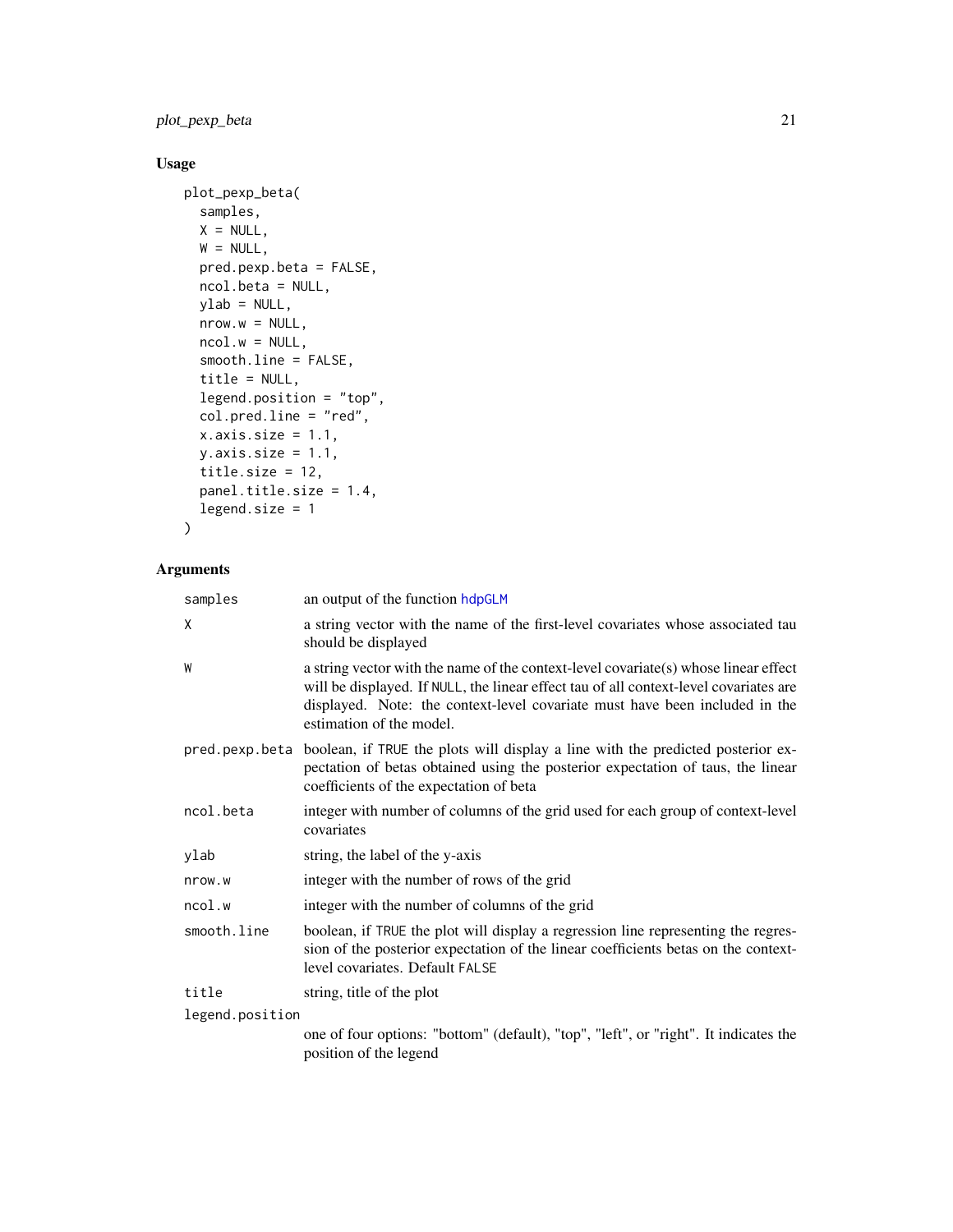| col.pred.line    | string with color of fitted line. Only works if pred.pexp.beta=TRUE |
|------------------|---------------------------------------------------------------------|
| x.axis.size      | numeric, the relative size of the label in the x-axis               |
| y.axis.size      | numeric, the relative size of the label in the y-axis               |
| title.size       | numeric, absolute size of the title                                 |
| panel.title.size |                                                                     |
|                  | numeric, the relative size of the titles in the panel of the plot   |
| legend.size      | numeric, the relative size of the legend                            |

#### Examples

```
library(magrittr)
set.seed(66)
# Note: this example is just for illustration. MCMC iterations are very reduced
set.seed(10)
n = 20data.context1 = tibble::tibble(x1 = rnorm(n, -3),
                                  x2 = rnorm(n, 3),
                                   z = sample(1:3, n, replace=TRUE),y = I(z=1) * (3 + 4*x1 - x2 + rnorm(n)) +I(z==2) * (3 + 2*x1 + x2 + rnorm(n)) +I(z==3) * (3 - 4*x1 - x2 + rnorm(n)),
                                   w = 20\lambdadata.context2 = tibble::tibble(x1 = rnorm(n, -3),
                                  x2 = rnorm(n, 3),z = sample(1:2, n, replace=TRUE),
                                   y = I(z=1) * (1 + 3*x1 - 2*x2 + rnorm(n)) +I(z==2) * (1 - 2*x1 + x2 + \text{norm}(n)),w = 10)
data = data.context1 %>%
   dplyr::bind_rows(data.context2)
## estimation
mcmc = list(burn.in=1, n.iter=50)
samples = hdpGLM(y \sim x1 + x2, y \sim w, data=data, mcmc=mcmc, n.display=1)
plot_pexp_beta(samples)
plot_pexp_beta(samples, X='x1', ncol.w=2, nrow.w=1)
plot_pexp_beta(samples, X='x1', ncol.beta=2)
plot_pexp_beta(samples, pred.pexp.beta=TRUE, W="w", X=c("x1", "x2"))
plot_pexp_beta(samples, W='w', smooth.line=TRUE, pred.pexp.beta=TRUE, ncol.beta=2)
```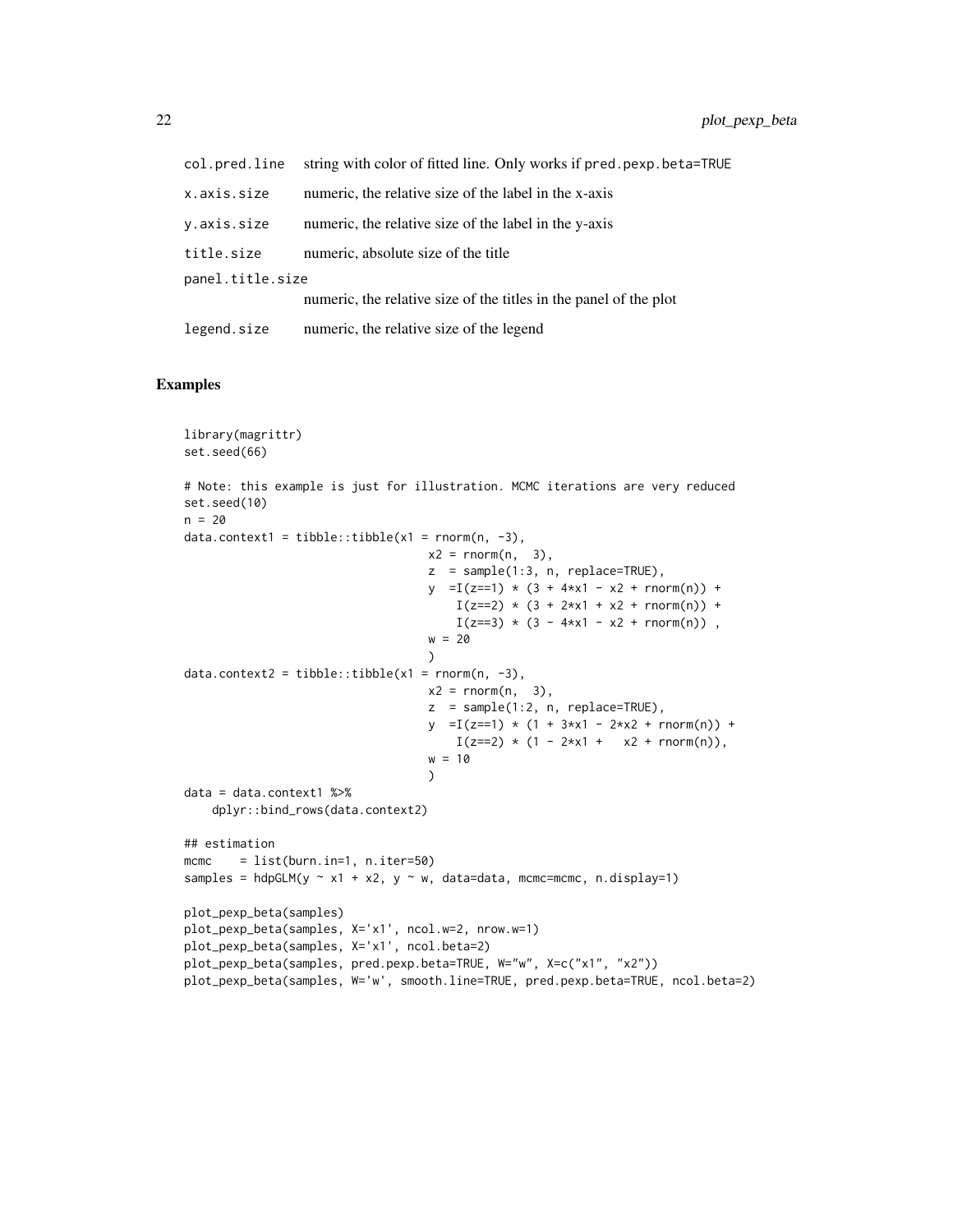<span id="page-22-0"></span>plot\_tau *Plot tau*

#### Description

Function to plot posterior distribution of tau

#### Usage

```
plot_tau(
  samples,
 X = NULL,W = NULL,title = NULL,
  true.tau = NULL,
  show.all.taus = FALSE,
  show.all.betas = FALSE,
 ncol = NULL,legend.position = "top",
  x.axis.size = 1.1,
 y.axis.size = 1.1,
  title.size = 1.2,
 panel.title.size = 1.4,
  legend.size = 1,
  xlab = NULL
)
```

| samples       | an output of the function hdpGLM                                                                                                                                                                                                                                                                                                                                                                                                                                                                                                                                         |
|---------------|--------------------------------------------------------------------------------------------------------------------------------------------------------------------------------------------------------------------------------------------------------------------------------------------------------------------------------------------------------------------------------------------------------------------------------------------------------------------------------------------------------------------------------------------------------------------------|
| X             | a string vector with the name of the first-level covariates whose associated tau<br>should be displayed                                                                                                                                                                                                                                                                                                                                                                                                                                                                  |
| W             | a string vector with the name of the context-level covariate(s) whose linear effect<br>will be displayed. If NULL, the linear effect tau of all context-level covariates are<br>displayed. Note: the context-level covariate must have been included in the<br>estimation of the model.                                                                                                                                                                                                                                                                                  |
| title         | string, title of the plot                                                                                                                                                                                                                                                                                                                                                                                                                                                                                                                                                |
| true.tau      | a data. Frame with four columns. The first must be named w and it indicates the<br>index of each context-level covariate, starting with 0 for the intercept term. The<br>second column named beta must contain the indexes of the betas of individual-<br>level covariates, starting with 0 for the intercept term. The third column named<br>Parameter must be named tau <w> &lt; beta&gt;, where w and beta must be the actual<br/>values displayed in the columns w and beta. Finally, it must have a column<br/>named True with the true value of the parameter.</w> |
| show.all.taus | boolean, if FALSE (default) the posterior distribution of taus representing the<br>intercept of the expectation of beta are omitted                                                                                                                                                                                                                                                                                                                                                                                                                                      |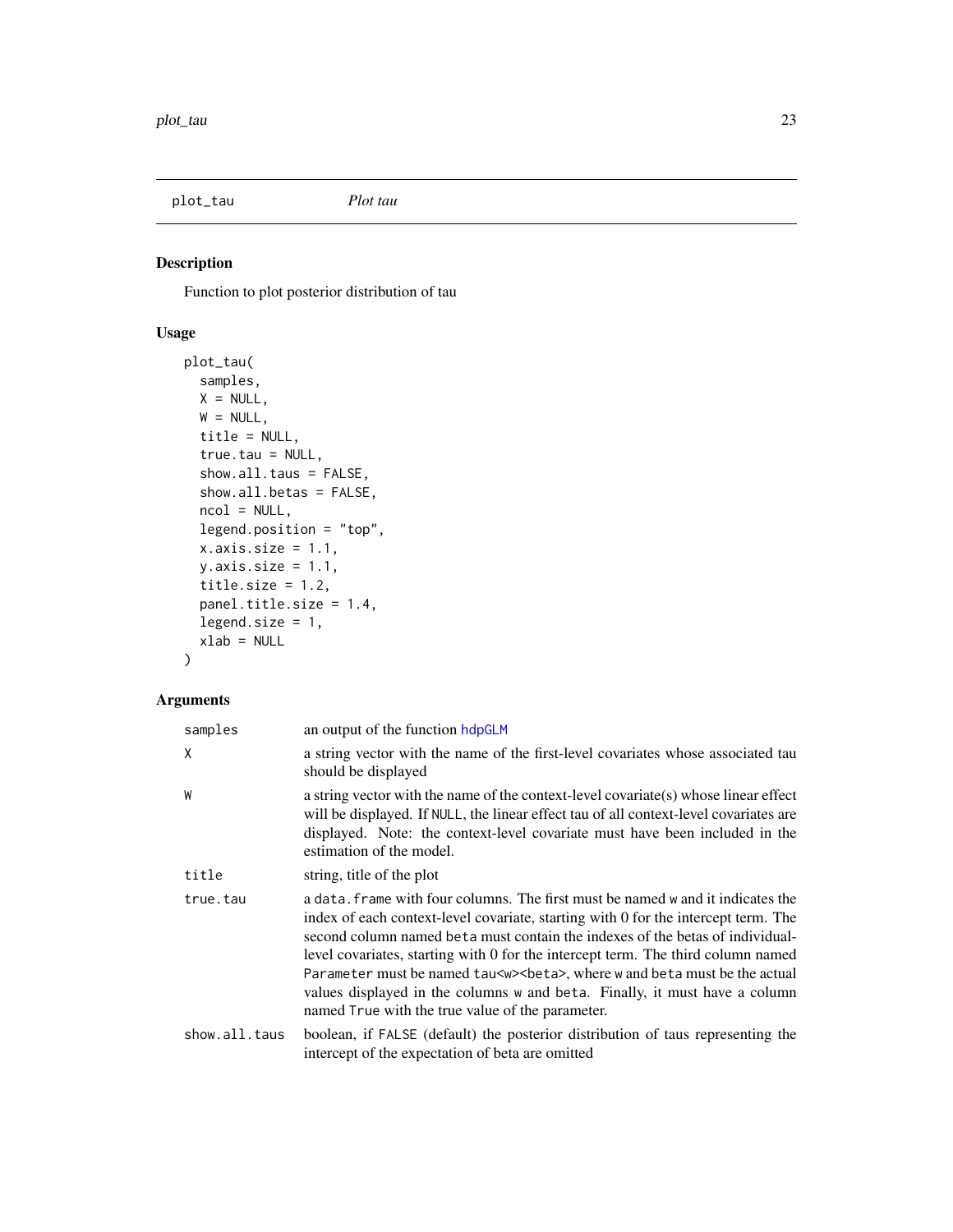|                  | show all betas boolean, if FALSE (default) the taus affecting only the intercept terms of the<br>outcome variable are omitted |
|------------------|-------------------------------------------------------------------------------------------------------------------------------|
| ncol             | number of columns of the grid. If NULL, one column is used                                                                    |
| legend.position  |                                                                                                                               |
|                  | one of four options: "bottom" (default), "top", "left", or "right". It indicates the<br>position of the legend                |
| x.axis.size      | numeric, the relative size of the label in the x-axis                                                                         |
| y.axis.size      | numeric, the relative size of the label in the y-axis                                                                         |
| title.size       | numeric, the relative size of the title of the plot                                                                           |
| panel.title.size |                                                                                                                               |
|                  | numeric, the relative size of the titles in the panel of the plot                                                             |
| legend.size      | numeric, the relative size of the legend                                                                                      |
| xlab             | string, the label of the x-axis                                                                                               |

#### Examples

```
library(magrittr)
set.seed(66)
# Note: this example is just for illustration. MCMC iterations are very reduced
set.seed(10)
n = 20data.context1 = tibble::tibble(x1 = rnorm(n, -3),
                                   x2 = rnorm(n, 3),
                                   z = sample(1:3, n, replace=TRUE),
                                   y = I(z=1) * (3 + 4*x1 - x2 + rnorm(n)) +I(z==2) * (3 + 2*x1 + x2 + \text{norm}(n)) +I(z==3) * (3 - 4*x1 - x2 + rnorm(n)),
                                   w = 20)
data.context2 = tibble::tibble(x1 = rnorm(n, -3),
                                   x2 = \text{rnorm}(n, 3),
                                   z = sample(1:2, n, replace=TRUE),
                                   y =I(z=1) * (1 + 3*x1 - 2*x2 + rnorm(n)) +I(z==2) * (1 - 2*x1 + x2 + \text{rnorm}(n)),w = 10\mathcal{L}data = data.context1 %>%
   dplyr::bind_rows(data.context2)
## estimation
mcmc = list(burn.in=1, n.iter=50)
samples = hdpGLM(y \sim x1 + x2, y \sim w, data=data, mcmc=mcmc, n.display=1)
plot_tau(samples)
plot_tau(samples, ncol=2)
plot_tau(samples, X='x1', W='w')
```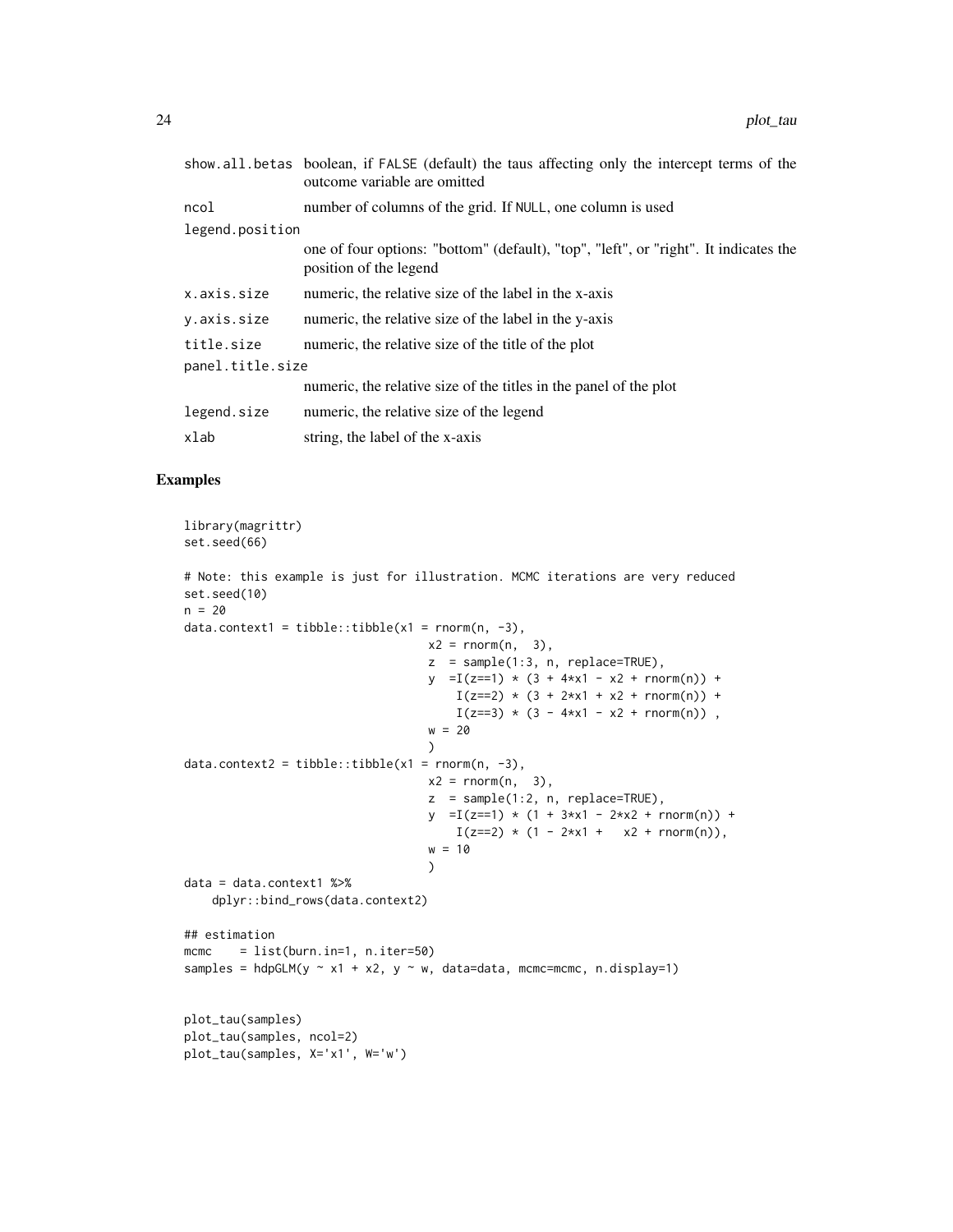#### <span id="page-24-0"></span>predict.dpGLM 25

plot\_tau(samples, show.all.taus=TRUE, show.all.betas=TRUE, ncol=2)

predict.dpGLM *dpGLM Predicted values*

#### Description

Function returns the predicted (fitted) values of the outcome variable using the estimated posterior expectation of the linear covariate betas produced by the hdpGLM function

#### Usage

```
## S3 method for class 'dpGLM'
predict(object, new_data = NULL, ...)
```
#### Arguments

| object     | outcome of the function hdpLGM                                                                                                                                                  |
|------------|---------------------------------------------------------------------------------------------------------------------------------------------------------------------------------|
| new_data   | data frame with the values of the covariates that are going to be used to generate<br>the predicted/fitted values. The posterior mean is used to create the predicted<br>values |
| $\ddots$ . | $family: a string with the family of the output variable: gaussian (default),$<br>binomial, etc                                                                                 |

#### Value

It returns a data.frame with the fitted values for the outcome variable, which are produced using the estimated posterior expectation of the linear coefficients beta.

predict.hdpGLM *hdpGLM Predicted values*

#### Description

Function returns the predicted (fitted) values of the outcome variable using the estimated posterior expectation of the linear covariate betas produced by the hdpGLM function

#### Usage

```
## S3 method for class 'hdpGLM'
predict(object, new_data = NULL, ...)
```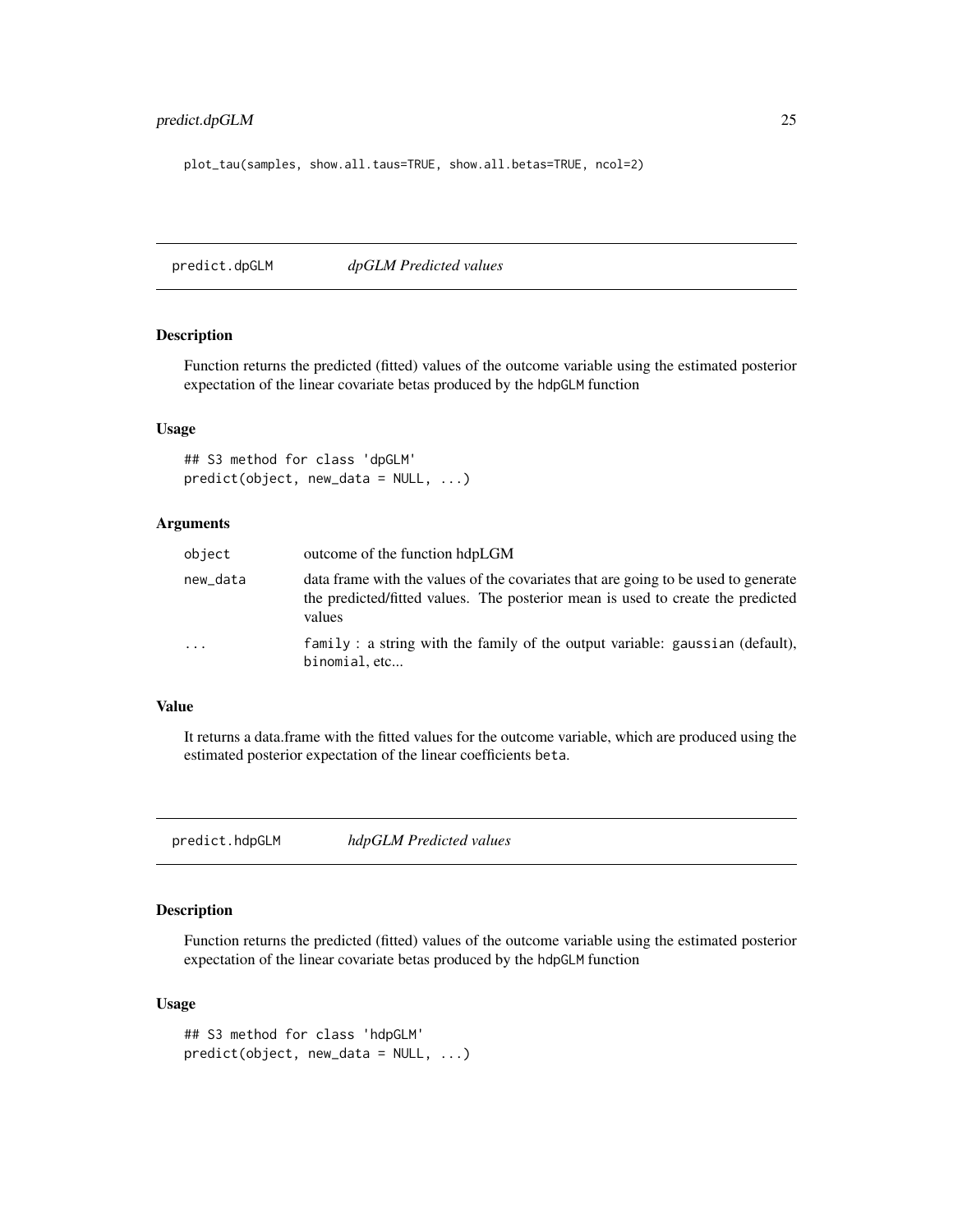#### <span id="page-25-0"></span>Arguments

| object     | outcome of the function hdpLGM                                                                                                                                                  |
|------------|---------------------------------------------------------------------------------------------------------------------------------------------------------------------------------|
| new_data   | data frame with the values of the covariates that are going to be used to generate<br>the predicted/fitted values. The posterior mean is used to create the predicted<br>values |
| $\ddots$ . | family: a string with the family of the output variable: gaussian (default),<br>binomial, etc                                                                                   |

#### Value

It returns a data.frame with the fitted values for the outcome variable, which are produced using the estimated posterior expectation of the linear coefficients beta.

|--|--|

#### Description

Generic method to print the output of the dpGLM function

#### Usage

```
## S3 method for class 'dpGLM'
print(x, \ldots)
```
#### Arguments

|          | a dpGLM object returned by the function hdpGLM |
|----------|------------------------------------------------|
| $\cdots$ | 1gnore                                         |

#### Value

returns a summary of the posterior distribution of the parameters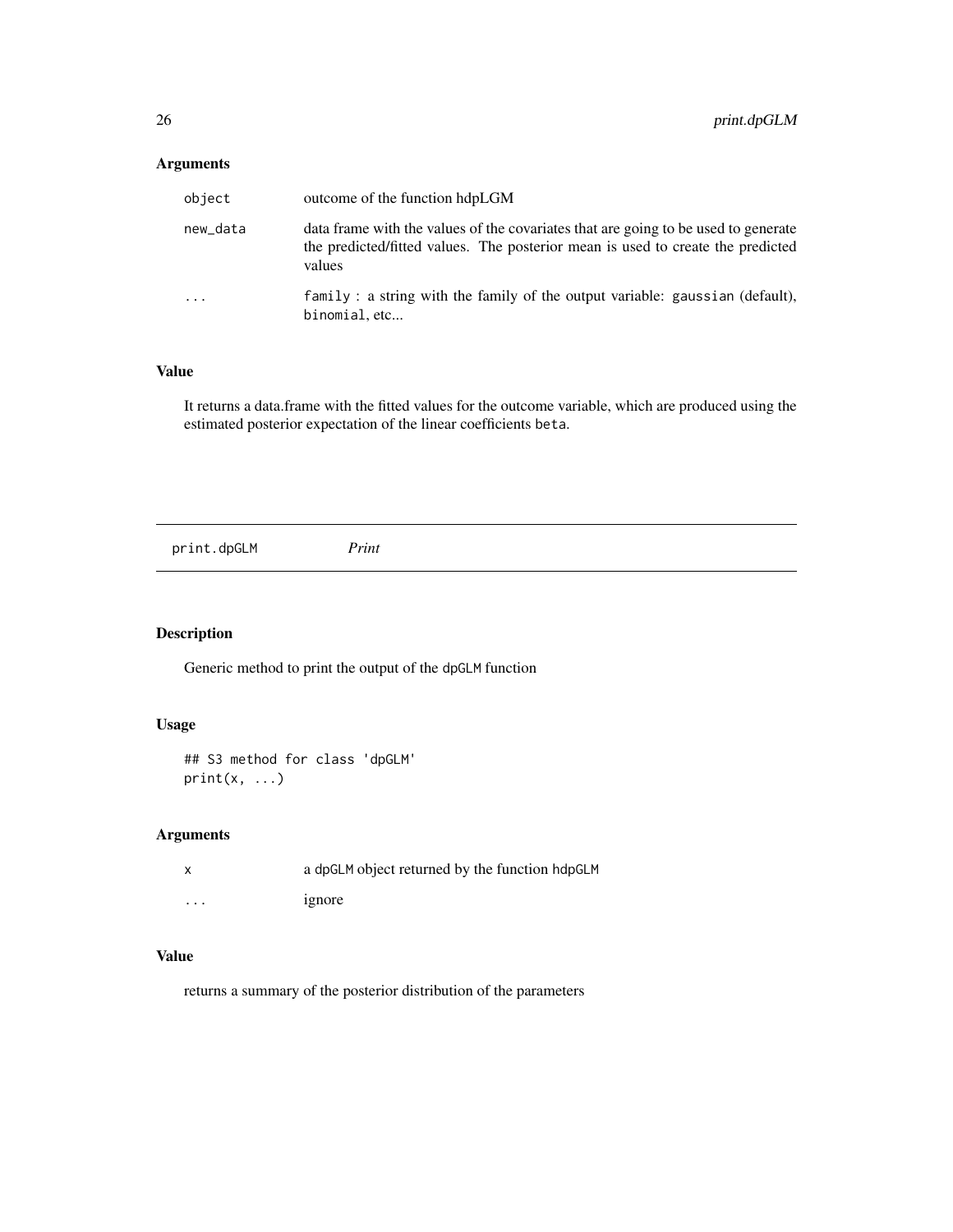<span id="page-26-0"></span>print.dpGLM\_data *Print*

#### Description

Generic method to print the output of the hdpGLM\_simulateData function

#### Usage

```
## S3 method for class 'dpGLM_data'
print(x, \ldots)
```
#### Arguments

|         | a dpGLM_data object returned by the function hdpGLM_simulateData |
|---------|------------------------------------------------------------------|
| $\cdot$ | 1gnore                                                           |

#### Value

returns a summary of the simulated data

print.hdpGLM *Print*

#### Description

Generic method to print the output of the hdpGLM function

#### Usage

```
## S3 method for class 'hdpGLM'
print(x, \ldots)
```
#### Arguments

|   | a hdpGLM object returned by the function hdpGLM |
|---|-------------------------------------------------|
| . | 1gnore                                          |

#### Value

returns a summary of the posterior distribution of the parameters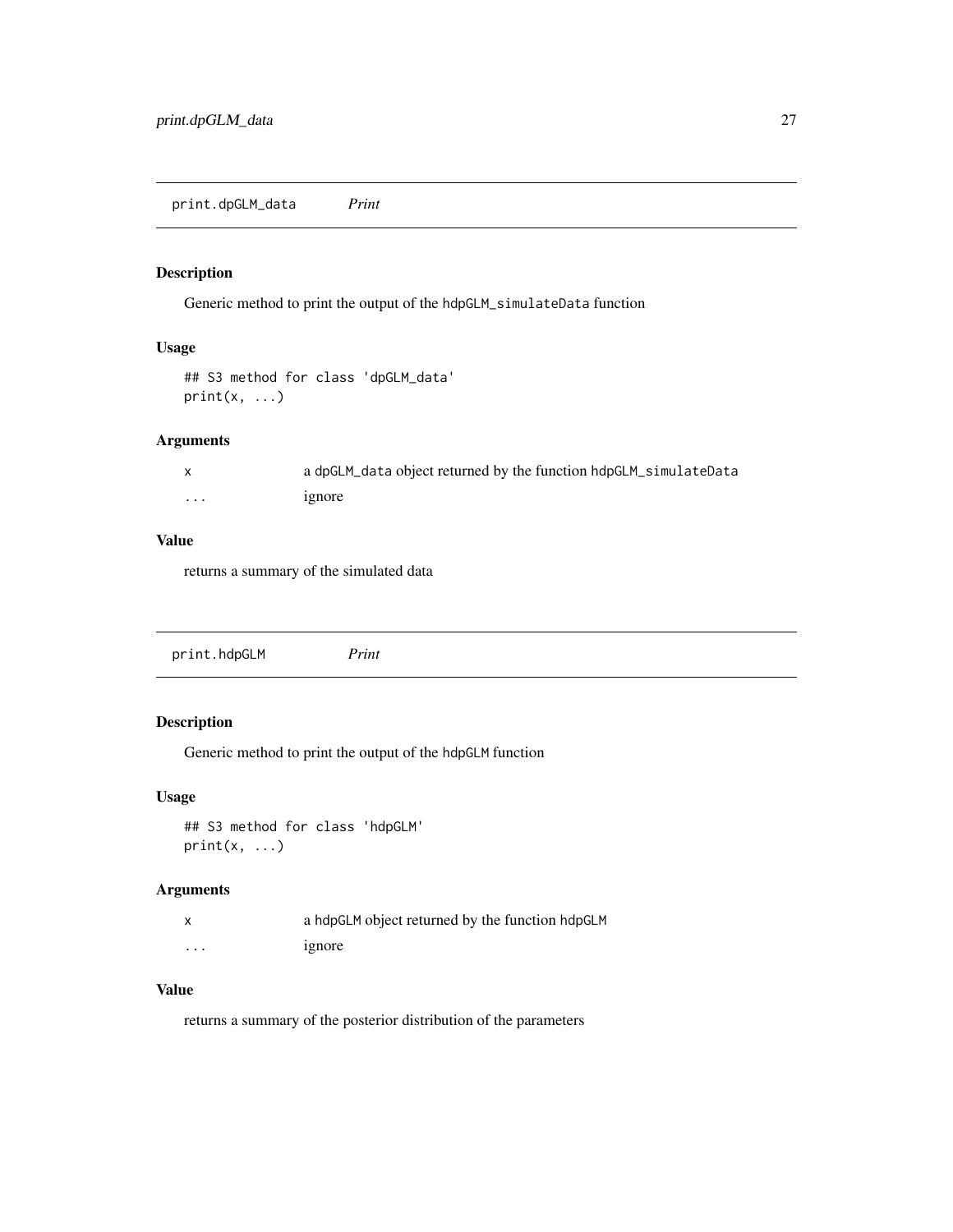<span id="page-27-0"></span>print.hdpGLM\_data *Print*

#### Description

Generic method to print the output of the hdpGLM\_simulateData function

#### Usage

```
## S3 method for class 'hdpGLM_data'
print(x, \ldots)
```
#### Arguments

|          | a hdpGLM_data object returned by the function hdpGLM_simulateData |
|----------|-------------------------------------------------------------------|
| $\cdots$ | 1gnore                                                            |

#### Value

returns a summary of the simulated data

summary.dpGLM *Summary for dpGLM class*

#### Description

This function provides a summary of the MCMC samples from the dpGLM model

#### Usage

## S3 method for class 'dpGLM' summary(object, ...)

#### Arguments

| object                  | a dpGLM object returned by the function hdpGLM |
|-------------------------|------------------------------------------------|
| $\cdot$ $\cdot$ $\cdot$ | The additional parameters accepted are:        |
|                         | true.beta: (see plot.dpGLM)                    |

#### Details

Data points are assigned to clusters according to the highest estimated probability of belonging to that cluster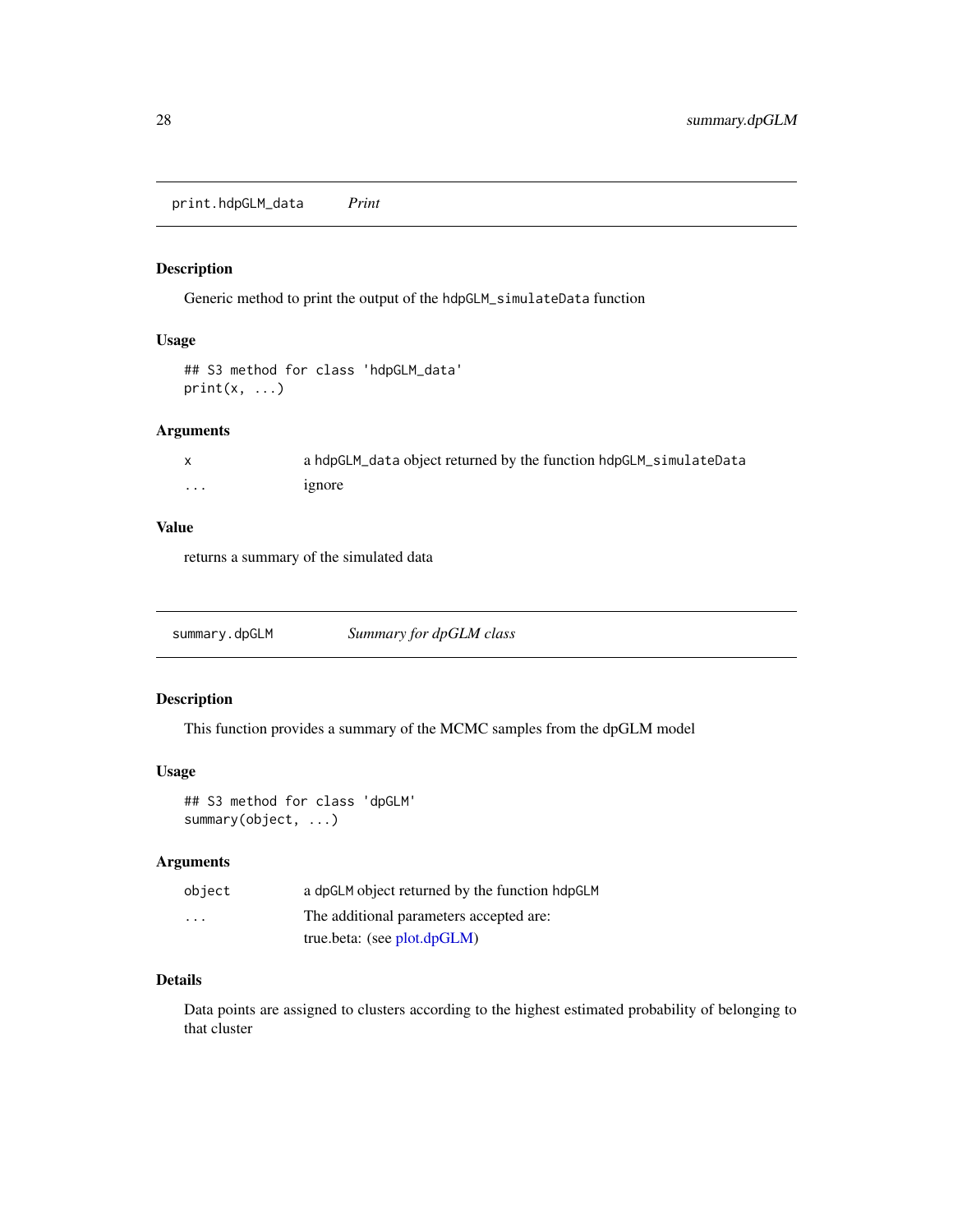#### <span id="page-28-0"></span>Description

This function summarizes the data and parameters used to generate the data using the function hdpLGM.

#### Usage

## S3 method for class 'dpGLM\_data' summary(object, ...)

#### Arguments

| object   | an object of the class dpGLM_data |
|----------|-----------------------------------|
| $\cdots$ | ignored                           |

#### Value

The function returns a list with the summary of the data produced by the standard summary function and a data. frame with the true values of beta for each cluster.

summary.hdpGLM *Summary for hdpGLM class*

#### Description

This is a generic summary function that describes the output of the function [hdpGLM](#page-3-1)

#### Usage

```
## S3 method for class 'hdpGLM'
summary(object, ...)
```

| object | an object of the class hdpGLM generted by the function hdpGLM                    |
|--------|----------------------------------------------------------------------------------|
| .      | Additional arguments accepted are:                                               |
|        | true beta: a data. frame with the true values of the linear coefficients beta    |
|        | if they are known. The data, frame must contain a column named j with the        |
|        | index of the context associated with that particular linear coefficient beta. It |
|        | must match the indexes used in the data set for each context. Another column     |
|        | named k must be provided, indicating the cluster of beta, and a column named     |
|        | Parameter with the name of the linear coefficients (beta1, beta2, , beta_dx,     |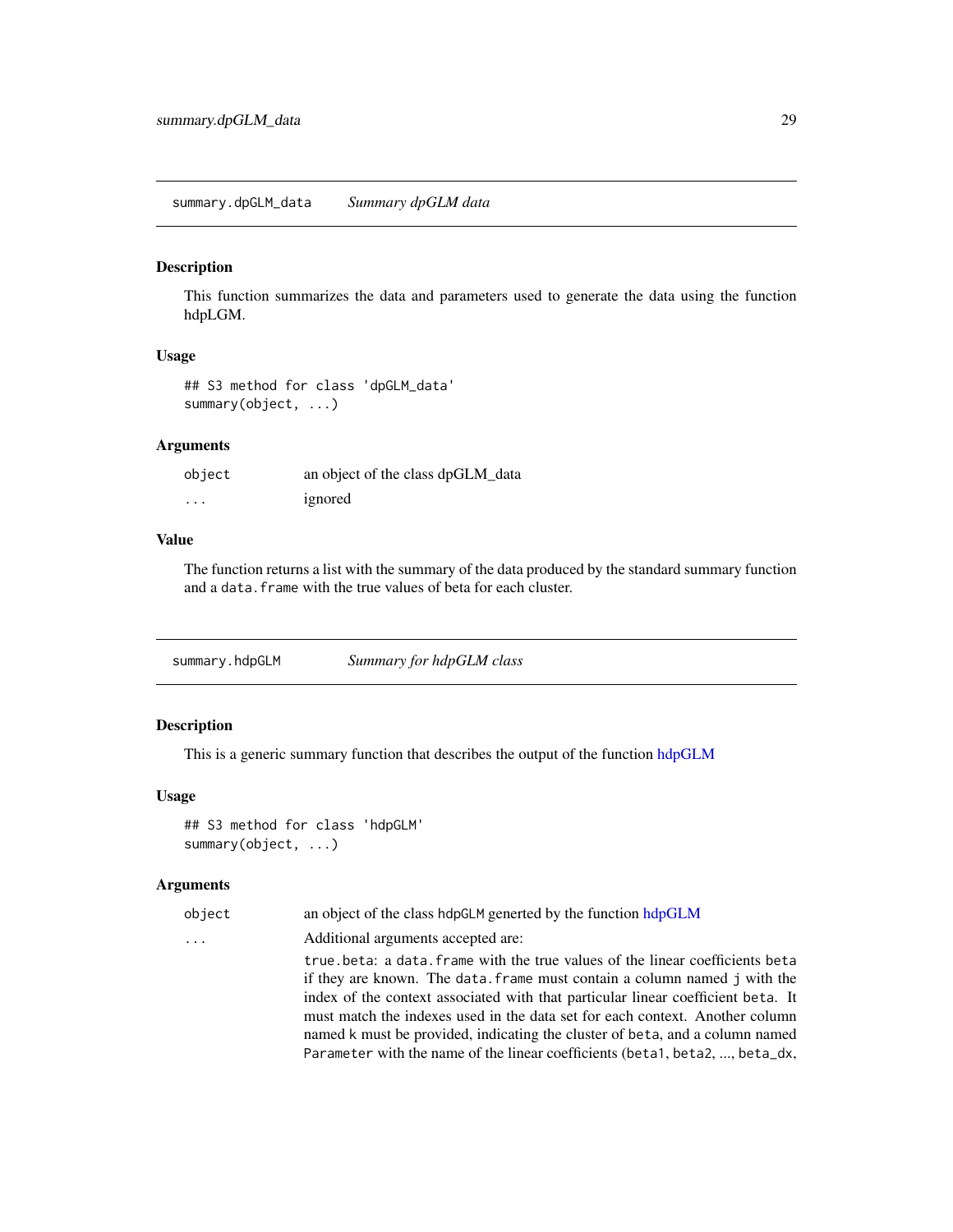<span id="page-29-0"></span>where dx is the number of covariates at the individual level, and beta1 is the coefficient of the intercept term). It must contain a column named True with the true value of the betas. Finally, the data.frame must contain columns with the context-level covariates as used in the estimation of the [hdpGLM](#page-3-1) function (see Details below).

true.tau: a data.frame with four columns. The first must be named w and it indicates the index of each context-level covariate, starting with 0 for the intercept term. The second column named beta must contain the indexes of the betas of individual-level covariates, starting with 0 for the intercept term. The third column named Parameter must be named tau<w><br/>>beta>, where w and beta must be the actual values displayed in the columns w and beta. Finally, it must have a column named True with the true value of the parameter.

#### Details

The function hdpGLM returns a list with the samples from the posterior distribution along with other elements. That list contains an element named context.cov that connects the indexed "C" created during the estimation and the context-level covariates. So each unique context-level covariate gets an index during the estimation. The algorithm only requires the context-level covariates, but it creates such index C to help the estimation. If true.beta is provided, it must contain indexes for the context as well, which indicates the context of each specific linear coefficient beta. Such index will probably be different from the one created by the algorithm. Therefore, when the true, beta is provided, we need to connect the context index C generated by the algorithm and the column j in the true.beta data.frame in order to compare the true values and the estimated value for each context. That is why we need the values of the context-level covariates as well. The summary uses them as key to merge the true and the estimated values for each context. The true and estimated clusters are matched based on the shortest distance between the estimated posterior average and the true value in each context because the labels of the clusters in the estimation can vary, even thought the same data points are classified in the same clusters.

#### Value

The function returns a list with two data.frames. The first summarizes the posterior distribution of the linear coefficients beta. The mean, median, and the 95% HPD interval are provided. The second data.frame contains the summary of the posterior distribution of the parameter tau.

summary.hdpGLM\_data *Summary*

#### **Description**

This functions summarizes the data simulated by the function hdpGLM\_simulateData

#### Usage

```
## S3 method for class 'hdpGLM_data'
summary(object, ...)
```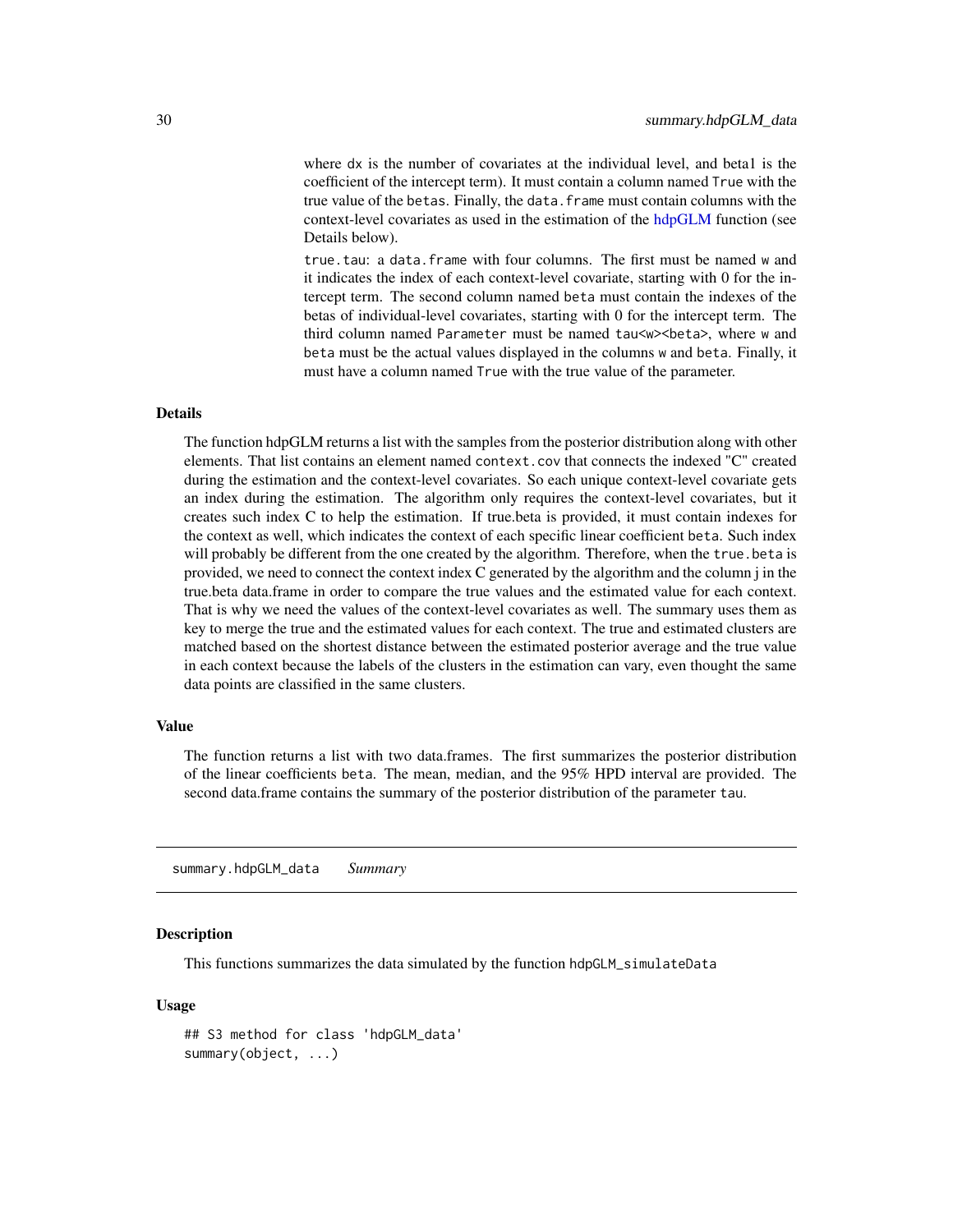#### <span id="page-30-0"></span>summary\_tidy 31

#### Arguments

| object | an object of the class hdpGLM_data, which is produced by the function hdpGLM_simulateData |
|--------|-------------------------------------------------------------------------------------------|
| .      | ignored                                                                                   |

#### Value

It returns a list with three elements. The first is a summary of the data, the second a tibble with the linear coefficients beta and their values used to generate the data, and the third element is also a tibble with the true values of tau used to generate the betas.

| summary_tidy | Tidy summary |  |  |
|--------------|--------------|--|--|
|--------------|--------------|--|--|

#### Description

This function provides a summary of the MCMC samples from the dpGLM model

#### Usage

summary\_tidy(object, ...)

#### Arguments

| object                  | a dpGLM object returned by the function hdpGLM |
|-------------------------|------------------------------------------------|
| $\cdot$ $\cdot$ $\cdot$ | The additional parameters accepted are:        |
|                         | true.beta: (see $plot.dpGLM$ )                 |

#### Details

Data points are assigned to clusters according to the highest estimated probability of belonging to that cluster

| welfare |  |
|---------|--|
|         |  |

Fake data set with 2000 observations

#### Description

A dataset containing simulated data about public opinion

#### Usage

welfare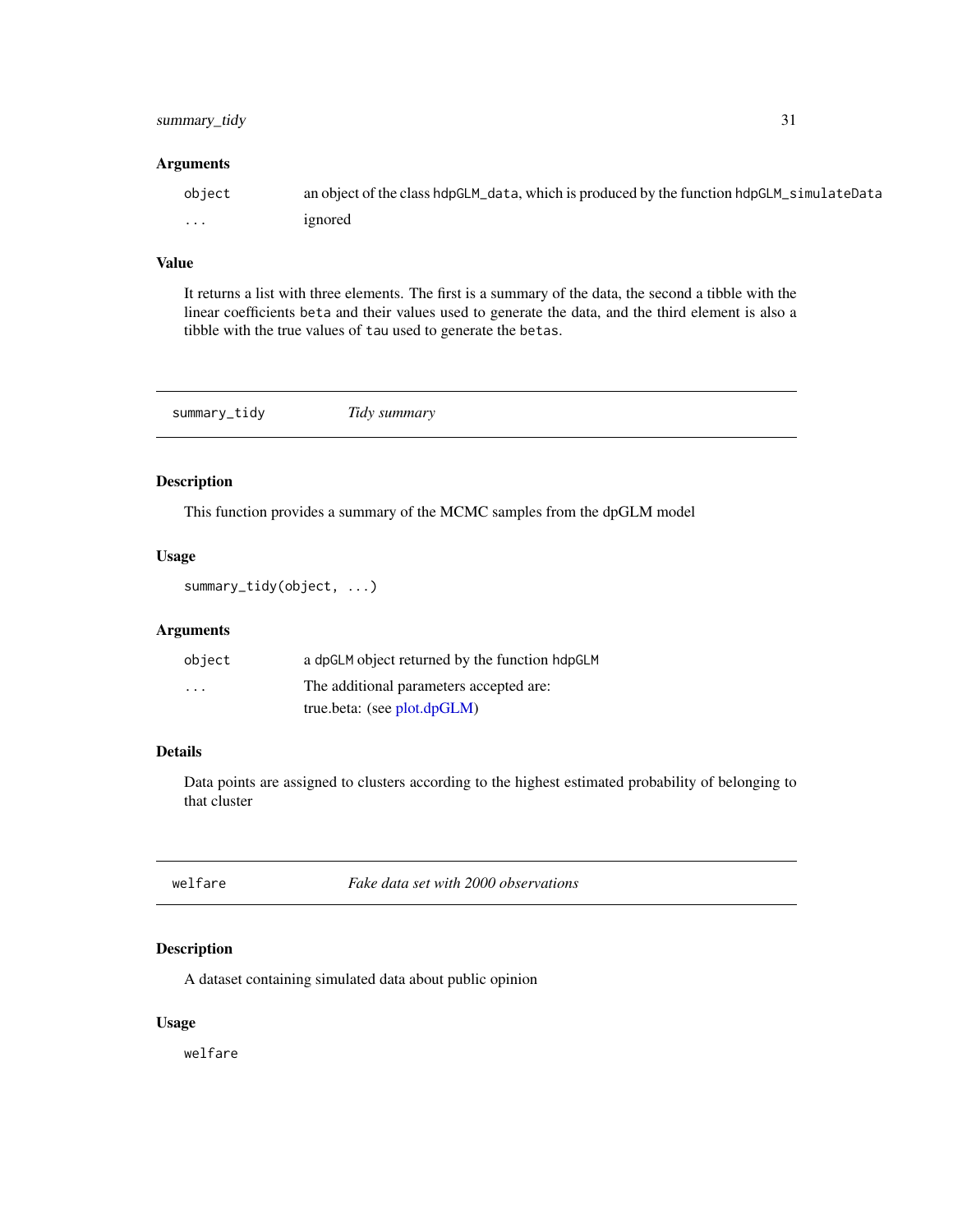#### 32 welfare2

### Format

A data frame with 2000 rows and 4 variables:

support support for welfare policies inequality levels of inequality in the neighborhood income individual-level income ideology individual-level ideology

#### Source

Simulated data

welfare2 *Fake data set with 2000 observations*

#### Description

A dataset containing simulated data about public opinion in different countries

#### Usage

welfare2

#### Format

A data frame with 2000 rows and 6 variables:

support support for welfare policies

inequality levels of inequality in the neighborhood

income individual-level income

ideology individual-level ideology

country country label or index

gap country-level gender gap in country's provision of public good

#### Source

Simulated data

<span id="page-31-0"></span>